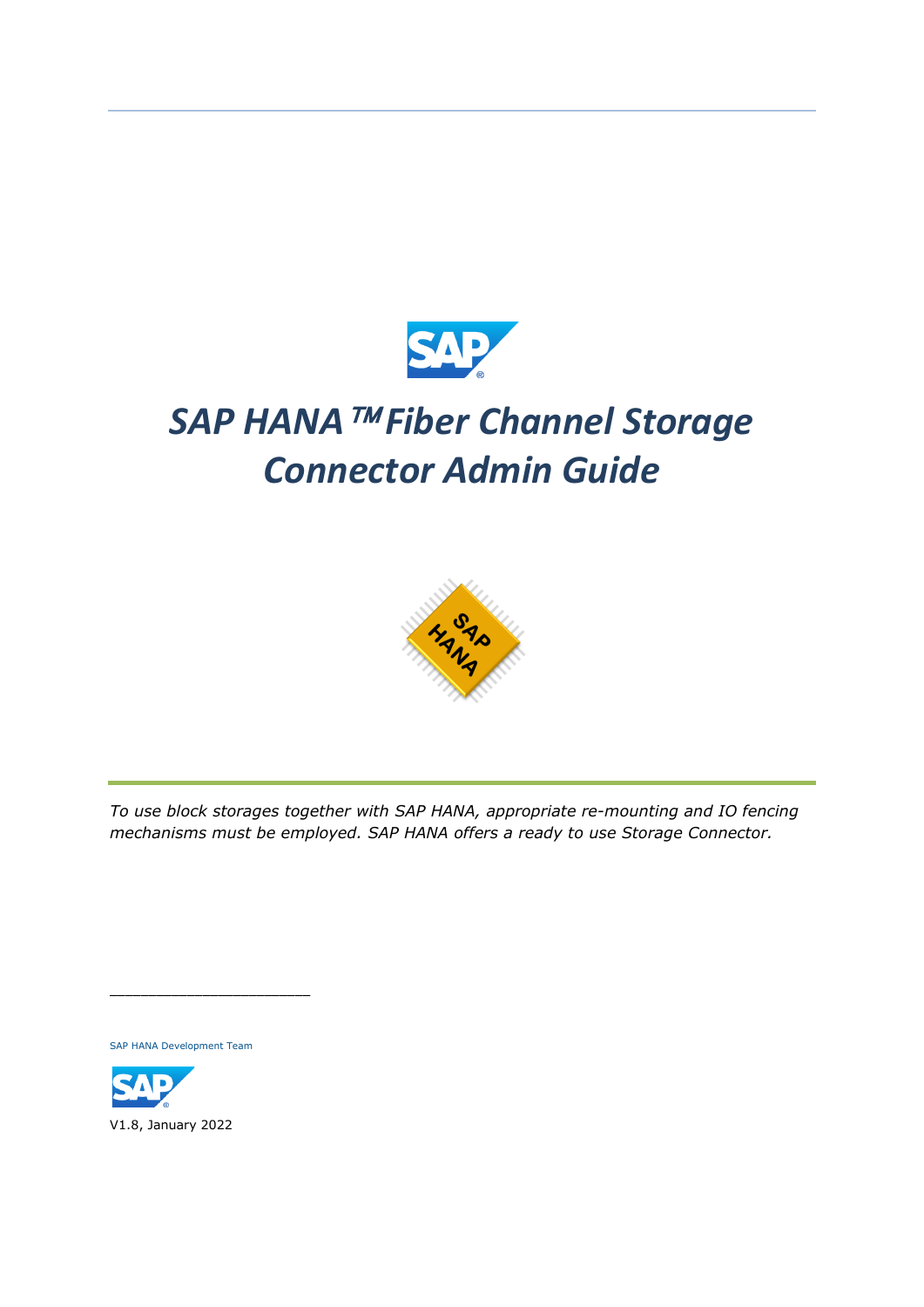## **Table of Contents**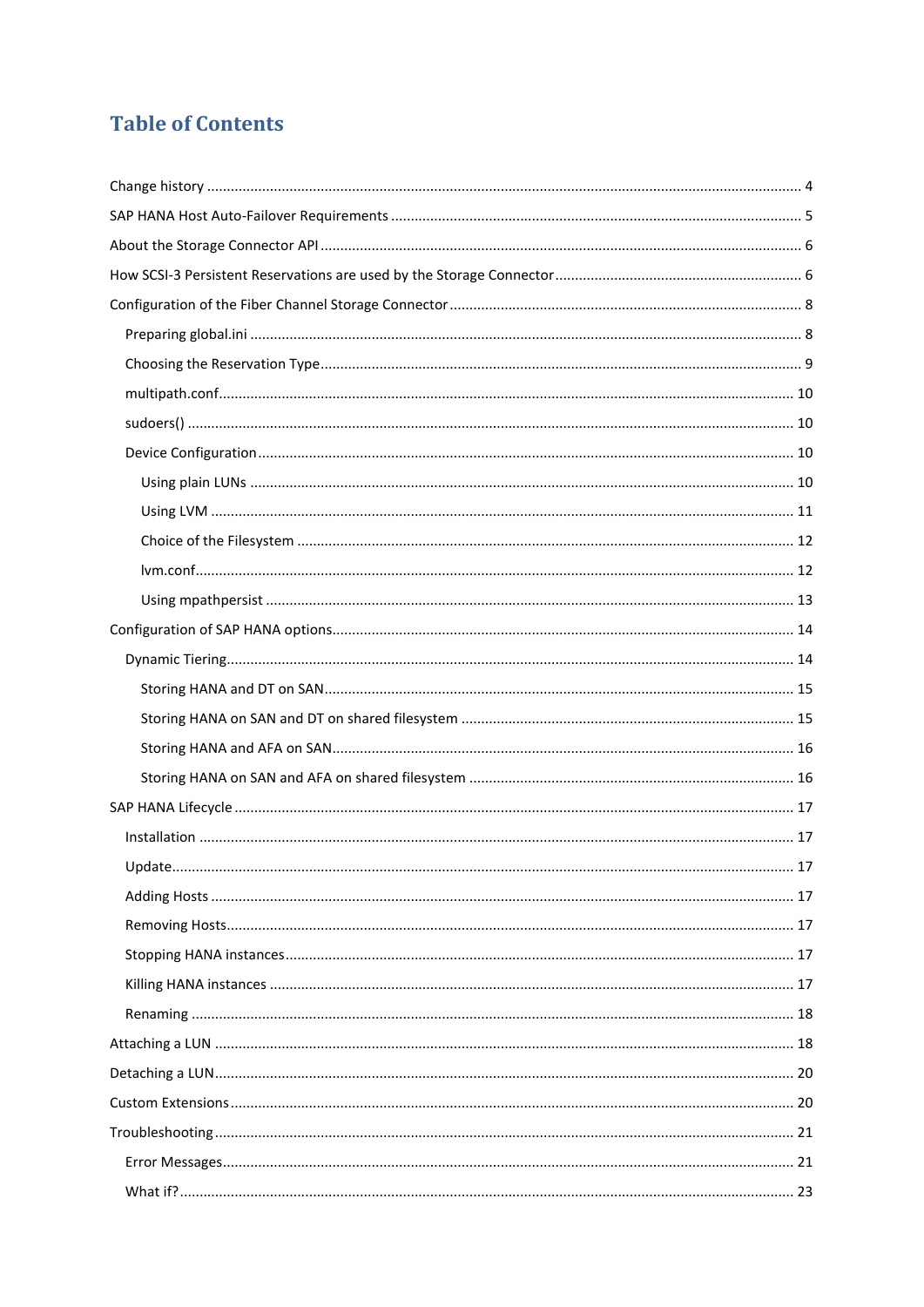|--|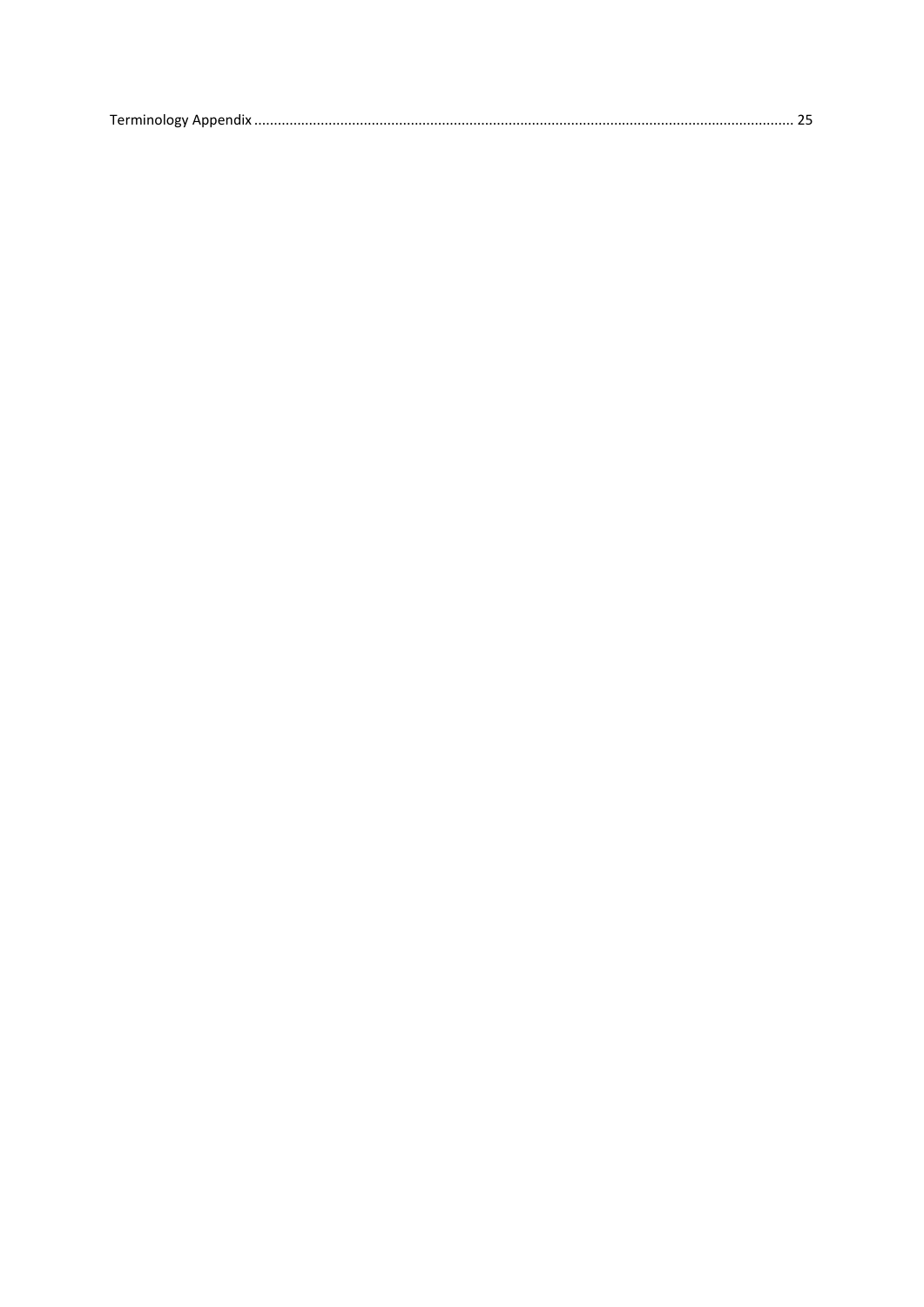## <span id="page-3-0"></span>**Change history**

| Version | <b>Date</b>      | <b>Description</b>                                                                                                                                                                                                                                                                                                                                                            |  |  |
|---------|------------------|-------------------------------------------------------------------------------------------------------------------------------------------------------------------------------------------------------------------------------------------------------------------------------------------------------------------------------------------------------------------------------|--|--|
| 1.0     | April 2013       | Initial version<br>$\bullet$                                                                                                                                                                                                                                                                                                                                                  |  |  |
| 1.1     | August<br>2013   | Updated "Preparing qlobal.ini" section with information about the<br>$\bullet$<br>HANA available installation procedures                                                                                                                                                                                                                                                      |  |  |
| 1.2     | November<br>2013 | Added information about SAP HANA 1 SPS07's LVM (logical volume<br>$\bullet$<br>management) support<br>Updated reservation type discussion<br>$\bullet$<br>Fixed mountoptions syntax<br>٠<br>Added SCSi-3 persistent reservation usage section<br>$\bullet$                                                                                                                    |  |  |
| 1.3     | May 2014         | Updated attach/detach description due to code changes<br>$\bullet$<br>Reworked "Device configuration" section<br>Minor fixes<br>$\bullet$                                                                                                                                                                                                                                     |  |  |
| 1.4     | <b>June 2015</b> | Section for Dynamic Tiering option (new in HANA 1 SPS 10)<br>$\bullet$<br>Content distinction regarding /hana/shared<br>٠<br>HANA Lifecycle: Unmount behavior when stopping or killing Hosts<br>٠<br>Error message entry: reservation conflict in /var/log/messages<br>Error message entry: API version mismatch for DT<br>$\bullet$<br>What if: Mounts remain after shutdown |  |  |
| 1.5     | December<br>2015 | Section for AFA option (new in HANA 1 SPS 11)<br>$\bullet$<br>Using LVM: advantages, naming restriction and a configuration example<br>Error message entry: Mount/Unmount blocks during system start<br>$\bullet$                                                                                                                                                             |  |  |
| 1.6     | December<br>2016 | Parallel mount (new in HANA 2 SPS 00)<br>$\bullet$<br>Error message entry: unable to resolve LVM device 'dm-XX' to LUNs<br>Added explicit LVM explanation in Dynamic Tiering section<br>٠<br>Added section for lvm.conf<br>٠                                                                                                                                                  |  |  |
| 1.7     | June<br>2017     | Restrict lvm.conf to distributed systems<br>$\bullet$<br>Plain LUN requirement also valid for LVM setups<br>٠                                                                                                                                                                                                                                                                 |  |  |
| 1.8     | January<br>2022  | mpathpersist variants of storage connector implementations                                                                                                                                                                                                                                                                                                                    |  |  |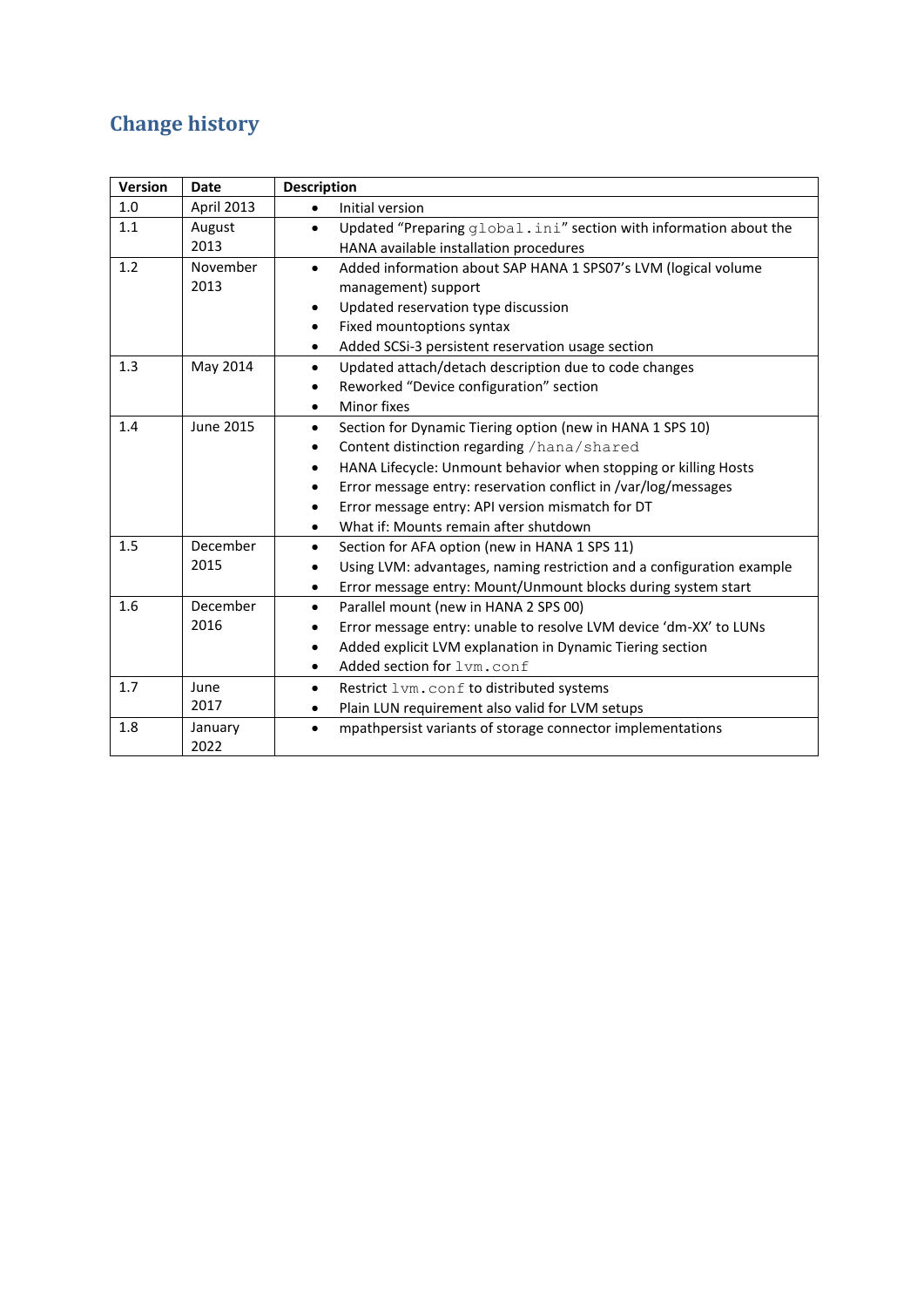## <span id="page-4-0"></span>**SAP HANA Host Auto-Failover Requirements**

For the basic concepts of SAP HANA's Host Auto-Failover, please refer to the *SAP HANA High Availability White Paper [1]*.

If a SAP HANA host fails in a distributed system, the standby host takes over the persistence of the failing host. In a block storage environment this can only be done by re-mounting the associated LUNs together with proper fencing. This is shown in the image below where the standby host on the left becomes the new host 2 shown on the right, after the failure event.



For every start and failover of a SAP HANA node, a lock of the LUNs is acquired by writing a SCSI-3 Persistent Reservation to the devices and afterwards, the LUNs are mounted to the host.

SAP HANA offers a ready to use Storage Connector Client for setups with native multipathing of Fiber Channel attached devices, which enables Host Auto-Failover on block storages.

The following figure represents the file system structure of a SAP HANA setup. This guide only covers the storage directories which are found in /hana/data respectively /hana/log.



Files in /hana/shared as HANA binaries or runtime traces are still located on a shared file system like NFS.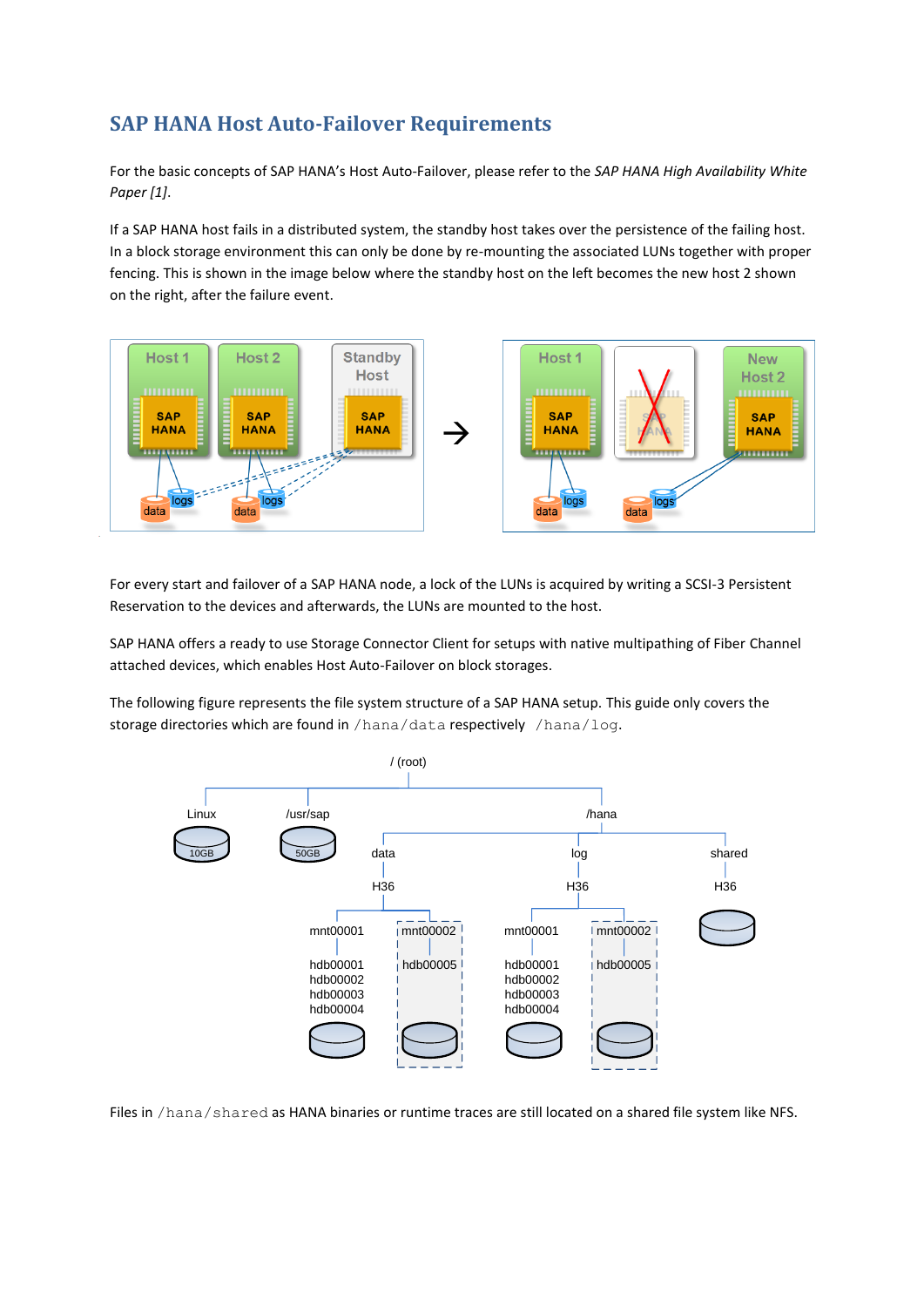## <span id="page-5-0"></span>**About the Storage Connector API**

The Fiber Channel Storage Connector is a ready to use implementation of SAP HANA's Storage Connector API. This API provides hooks for database startup and for failing-over nodes. If the Fiber Channel Storage Connector (referred to as fcClient/fcClientLVM) does not suffice, for example, because of a shared storage approach or the lack of SCSI-3 persistent reservations, a custom Storage Connector can be implemented. Implementing a custom Storage Connector is outside the scope of this document.

The provided hooks are Python calls from inside the SAP HANA nameserver. A base class defines the interface, which is expected by the name server and, additionally, provides helper functions; for example, for reading the configuration and mounting. A Storage Connector like the  $fcclimit/fcclimit$ , implements this interface.

*General warning: When working with block storage in a SAP HANA environment, care must be taken at all times. Releasing reservations and incautious mounting of LUNs can lead to severe damage and data loss!*

## <span id="page-5-1"></span>**How SCSI-3 Persistent Reservations are used by the Storage Connector**

SCSI-3 Persistent reservations are a standard for a wide range of storage subsystems with multiple ways to ensure I/O fencing. Basically, a key must be registered on a device, which is used to make a reservation. A reservation can only be made by the host, which previously registered this key. Finally, only if a device is reserved, the I/O fencing is active. The following figure shows an ordinary – high available – storage connection via Fiber Channel: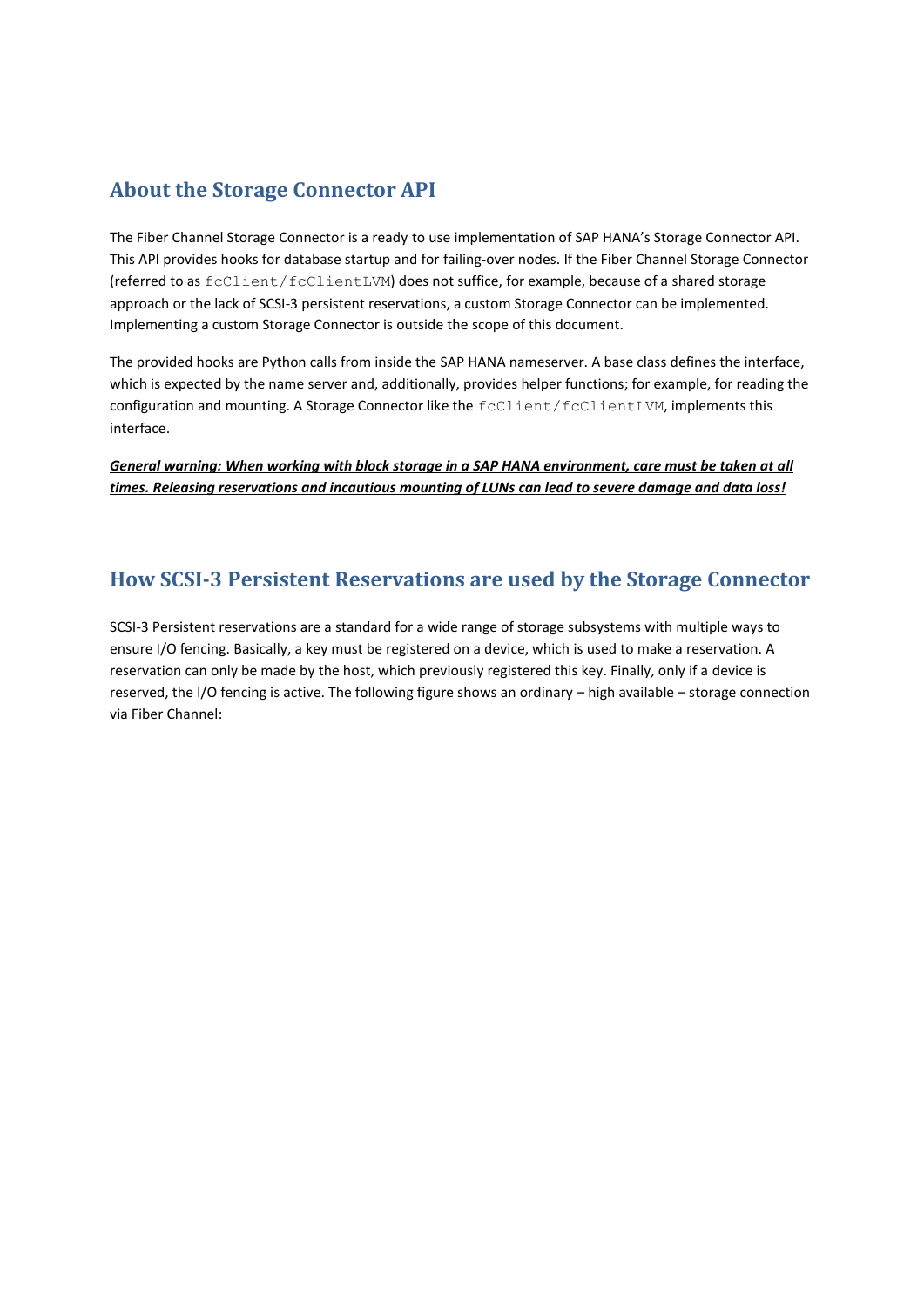

There are two hosts A and B, which have two host bus adaptors (HBA) installed each. The first HBA is connected to fiber channel switch 1 and second HBA is connected to fiber channel switch 2. Both switches have four connections to the storage subsystem in place. From the host's perspective this means that each LUN (represented as /dev/mapper/<wwid> device) is available through eight paths (represented as /dev/sd\* devices), which are managed by the multipath daemon within the Linux kernel. The SCSI-3 persistent reservation tool sg\_persist directly works on the single paths.

SAP HANA's Storage Connector basically uses following three-step approach to ensure fencing (for details see section "[Attaching a LUN](#page-17-1)"). All hosts in a distributed environment use a host-specific key. Each LUN can have more than one key registered, but only one key can be used for a reservation.

*1.* Before mounting a LUN, the key is registered on the device (another host might have another key registered)

```
sg persist --register …
```
- *2.* Check if another host holds a reservation: sg persist --read-reservation ...
- *3.* If…
- *a.* … no reservation is active: sg persist --reserve …
- *b.* … another host's reservation is active sg\_persist --preempt …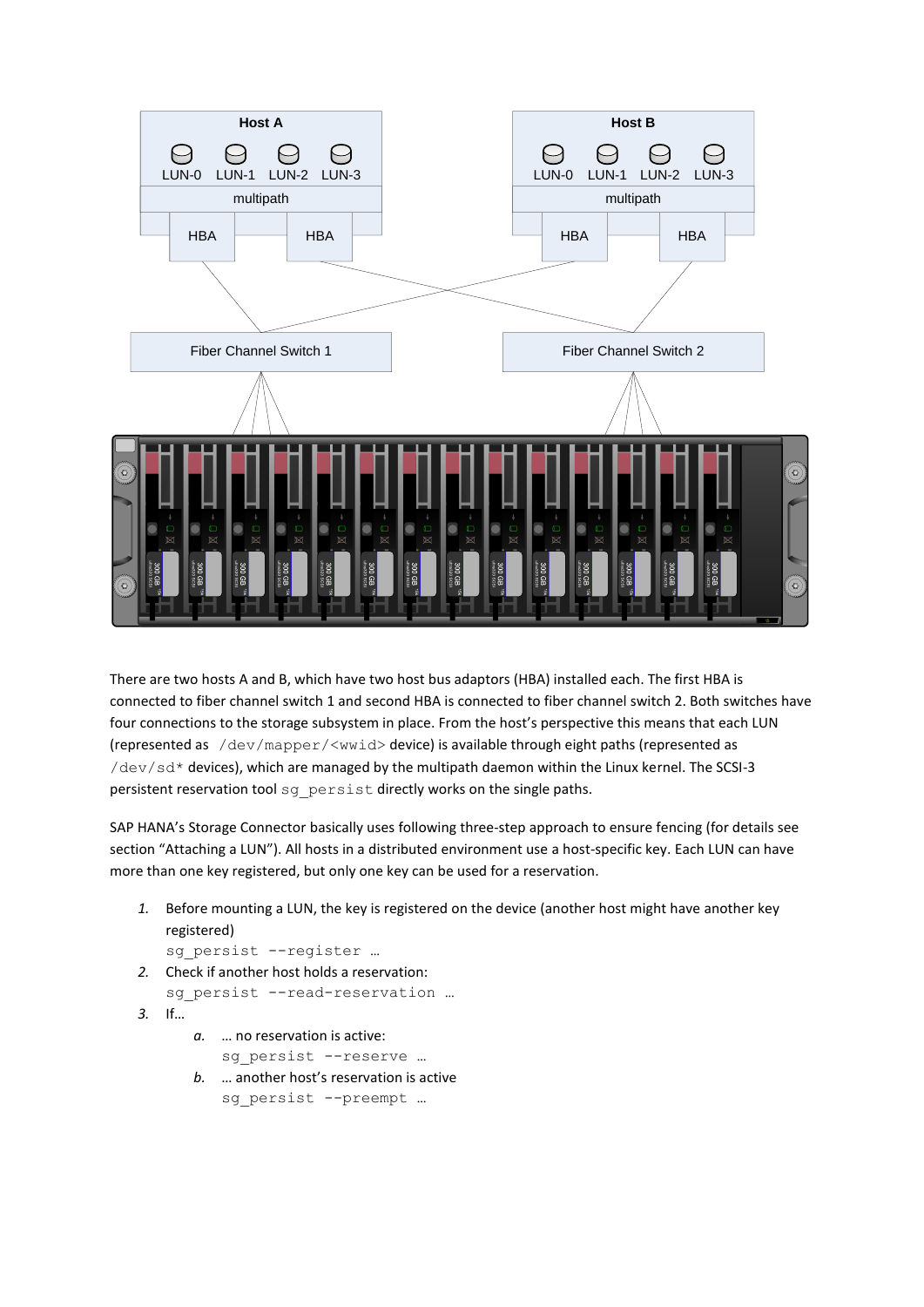## <span id="page-7-0"></span>**Configuration of the Fiber Channel Storage Connector**

This section explains how the Fiber Channel Storage Connector can be set up. SAP HANA always comes with the newest version of the fcClient/fcClientLVM/fcClientMpath/fcClientLVMMpath, therefore only a few configuration steps have to be done.

## <span id="page-7-1"></span>**Preparing global.ini**

There are two options to configure HANA to use Fiber Channel attached storages:

- 1. Installing SAP HANA from scratch giving the prepared global.ini as input to the installer. See section [Installation](#page-16-1) for more details. This is available since HANA 1 SPS 06.
- 2. Pre-mounting LUNs of the first host, installing HANA master server, setting up SYS/global/hdb/custom/config/global.ini, adjusting /etc/sudoers, restarting HANA and finally adding further hosts. **This way should not be used unless it is necessary due to problems during installation.**

To use the fcClient, the following lines need to be added to  $global$ . ini:

```
[storage]
ha_provider = hdb_ha.fcClient
partition_1_data__wwid = <wwid1>
partition 1 log wwid = \langlewwid2>
partition 2 data wwid = <wwid3>
partition 2 log wwid = <wwid4 >
…
```
#### Explanation:

- The ha\_provider line tells SAP HANA to call the fcClient on startup and failover. To use SAP's Storage Connector, hdb ha.fcClient or hdb ha.fcClientLVM (HANA 1 SPS 07) can be chosen.
- The lines below follow the schema:

```
partition <partition number> <usage type> <param name> = <value>
```
- o <partition number>: an integer referring to the HANA partition number
- o <usage type>: data or log
- o <param name>: any parameter name for the Storage Connector.
	- The fcClient supports:
		- wwid<sup>1</sup> or alias
		- $\bullet$  prType<sup>2</sup>
		- mountoptions
		- The fcClientLVM supports:
			- lvmname
			- prType
			- mountOptions

```
o Wildcards (*) are allowed
```
*Note: A double underscore (\_\_) in front of <param name> must be used.*

<sup>1</sup> "**W**orld **W**ide **ID**entifier": a name identifier that is unique worldwide and that is represented by a 64-bit value that includes the IEEE-assigned organizationally unique identifier (OUI)

 $2$  Specifies the --prout-type parameter of the sg\_persist command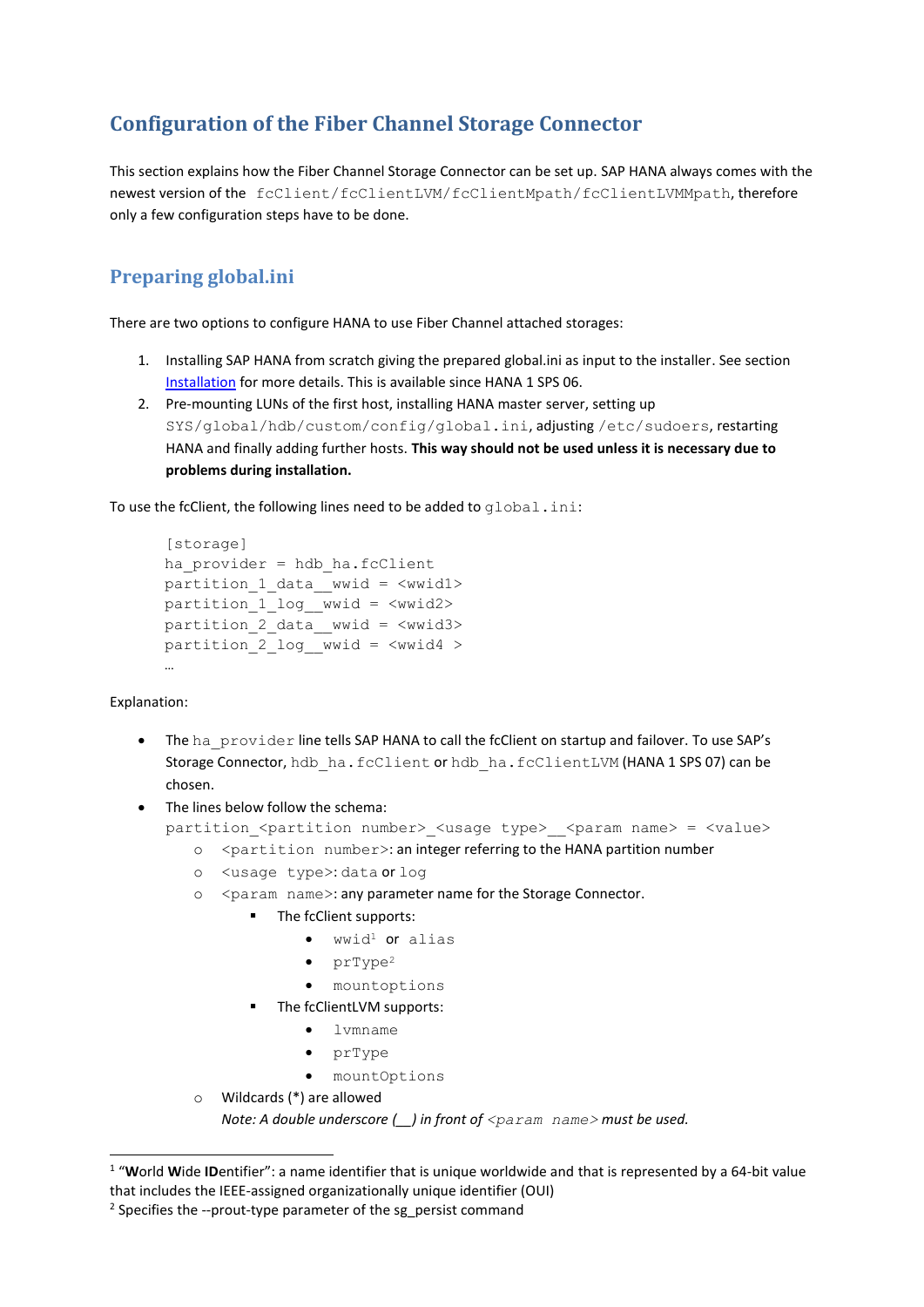- The partition\_[\*]\_[data|log]\_wwid lines define the names of the LUNs to be used.
- For user-friendly names, you can use: partition [\*] [data|log] alias = <alias>
- For the fcClientLVM, partition [\*] [data|log] lvmname = <devicename> must be used: the device name is the one that is shown under /dev/mapper. This is "<volumegroup name>-<logical volume>"
- With partition  $*$   $*$  prType = [5|6] it can be controlled how persistent reservations will influence the accessibility of the devices to other hosts. 6 denies external read and write access, 5 denies write only. The default is 6. A detailed discussion on what type to use, can be found in Reservation Types.
- Additionally, you can specify mountOptions for single devices or a series of devices with partition  $[*]$   $[data|log]$  mountoptions =  $\langle value \rangle$  leading to following command: mount <value> <device> <path> Example: partition \* log mountOptions =  $-t$  xfs  $\rightarrow$  mount  $-t$  xfs <device> <path>

## <span id="page-8-0"></span>**Choosing the Reservation Type**

The fcClient/fcClientLVM supports two different persistent reservation types:

- Exclusive Access ( $-p\text{rout-type}=6$ ): blocks any external read or write access on a device
- Write Exclusive  $(-$ -prout-type=5): allows reading from, but not writing to a device

Both have advantages and disadvantages:

|                         | <b>Advantages</b>                                                                                                                                                                                   | <b>Disadvantages</b>                                                                                                                                                                                                                                                                                                                                           |
|-------------------------|-----------------------------------------------------------------------------------------------------------------------------------------------------------------------------------------------------|----------------------------------------------------------------------------------------------------------------------------------------------------------------------------------------------------------------------------------------------------------------------------------------------------------------------------------------------------------------|
| <b>Exclusive Access</b> | • Safety: No other host can see this<br>device<br>• Safety: Administrators will also not<br>be able to manually access the<br>devices during normal operation                                       | • Potential Issue: if "extended boot<br>logging" is enabled, a server reboot<br>may cause the machine to hang<br>• Bug: system message file is filled<br>with a huge number of messages<br>about reserved conflicts<br>(workaround is in place, but may<br>still occur during manual<br>maintenance)<br>• Bug: Multipath daemon can hang in<br>some situations |
| <b>Write Exclusive</b>  | • Operations: Reboot problems are<br>not an issue<br>• Operations: Message file is not filled<br>with useless messages<br>· Maintainability: Administrator's<br>inspection on another host possible | • Maintainability: Read-Accessibility<br>of devices might cause confusion,<br>since the device seem to be<br>available to administrators                                                                                                                                                                                                                       |

The default value is Exclusive Access ( $-\text{protut-type=6}$ ). Starting with HANA 1 SPS 06, revision 64, the Write Exclusive reservation support was improved. It is recommended to switch to value 5 if there are any problems as shown above occur with type 6.

When using fcClientLVM, reservation type 5 is mandatory, because the LUNs must be visible to the LVM in order to read metadata from it. The fcClientLVM does not work if the metadata is not accessible.

Additional information is available in SAP Note [1941776.](http://service.sap.com/sap/support/notes/1941776)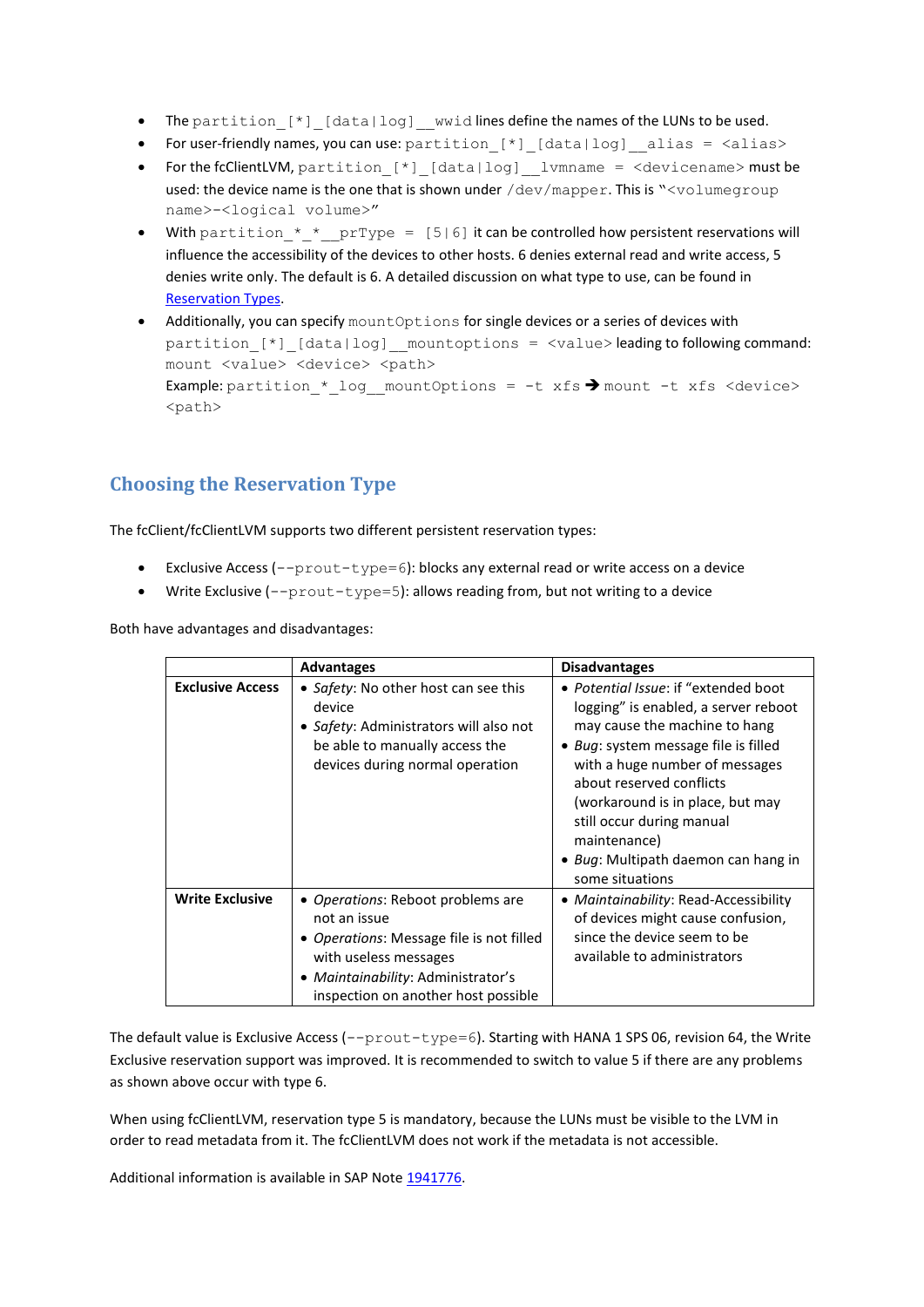### <span id="page-9-0"></span>**multipath.conf**

The settings in the /etc/multipath.conf are mostly independent from the fcClient/fcClientLVM. When using the reservation type 6 (exclusive access), the only requirement is to set the following parameters for each LUN.

**no\_path\_retry 0 features "0"**

- no path retry: If a reservation is active, all other hosts must fail upon sending any IO to this device. If not set, the IO will be queued causing the system to wait until the reservation is released. This would cause SAP HANA not to be able run.
- features: On some storage subsystems no\_path\_retry will not change the outputs of multipath -ll to the correct value ("features 0"), which might lead to confusion.

When using reservation type 5, it is recommended to raise no  $path$  retry to a value greater than 0 (or "queue") in order to be less prone to errors on storage side.

For more information about multipath.conf settings, please contact your storage vendor.

### <span id="page-9-4"></span><span id="page-9-1"></span>**sudoers()**

Within the fcClient/fcClientLVM script, there is a static method providing the current requirements for the */etc/sudoers* file. The <sidadm> user must be able to issue the appropriate fencing and mounting commands. When using the fcClient/fcClientLVM together with the SAP HANA installer, these settings are done automatically. If an existing system is configured to use block storage, the return value of the method must be read manually and put into the /etc/sudoers on **all** hosts for the SAP HANA <sidadm> user.

Example I (HANA 2 SPS00's fcClient):

```
<sidadm> ALL=NOPASSWD: /sbin/multipath, /sbin/multipathd, 
/etc/init.d/multipathd, /usr/bin/sg_persist, /bin/mount, /bin/umount, 
/bin/kill, /usr/bin/lsof, /usr/bin/systemctl, /usr/sbin/lsof
```
Example II (HANA 2 SPS00's fcClientLVM):

```
<sidadm> ALL=NOPASSWD: /sbin/multipath, /sbin/multipathd, 
/etc/init.d/multipathd, /usr/bin/sg_persist, /bin/mount, /bin/umount, 
/bin/kill, /usr/bin/lsof, /sbin/vgchange, /sbin/vgscan, 
/usr/bin/systemctl, /usr/sbin/lsof
```
#### <span id="page-9-2"></span>**Device Configuration**

#### <span id="page-9-3"></span>**Using plain LUNs**

Partitions are not supported, i.e. the whole LUN must be formatted.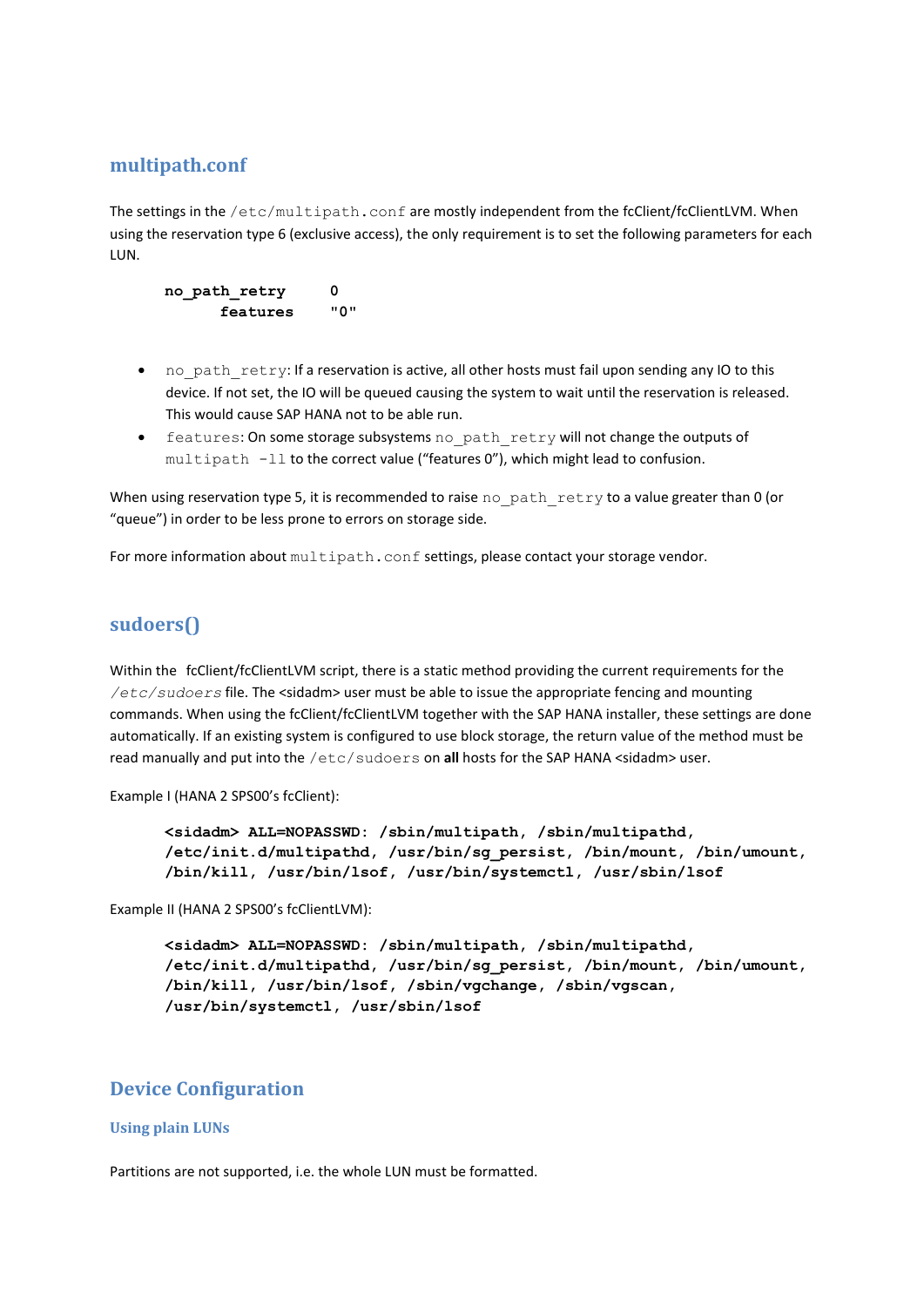#### <span id="page-10-0"></span>**Using LVM**

The device mapper LVM grants additional flexibility in terms of sizing. Volume groups respectively logical volumes managed by LVM can be resized on demand. By combining several LUNs, more storage space than the upper size limit of a plain LUN (typically 16 Terabyte) can be used for a single partition. Partitions on LUNs managed by LVM are not supported.

To use LVM, each logical volume must be associated with a **unique** set of underlying physical volumes. This is achieved by configuring exactly one logical volume to one volume group. An example for a 2+1 HANA system:

| <b>LUNs</b>         | <b>Volume Group</b>  | <b>Logical Volume</b> | <b>Usable device for fcClientLVM</b> |  |
|---------------------|----------------------|-----------------------|--------------------------------------|--|
| /dev/mapper/data1_1 | hanadata1            |                       |                                      |  |
| /dev/mapper/data1 2 |                      | vol                   | /dev/mapper/hanadata1-vol            |  |
| /dev/mapper/data2_1 | hanadata2            | vol                   |                                      |  |
| /dev/mapper/data2 2 |                      |                       | /dev/mapper/hanadata2-vol            |  |
| /dev/mapper/log1_1  |                      | vol                   |                                      |  |
| /dev/mapper/log1_2  | hanalog1             |                       | /dev/mapper/hanalog1-vol             |  |
| /dev/mapper/log1 3  |                      |                       |                                      |  |
| /dev/mapper/log2_1  |                      |                       | /dev/mapper/hanalog2-vol             |  |
| /dev/mapper/log2_2  | hanalog <sub>2</sub> | vol                   |                                      |  |
| /dev/mapper/log2 3  |                      |                       |                                      |  |

Neither the volume group nor the logical volume may contain a dash. For better readability and supportability, it is recommended to make the storage partition number a part of the volume group or logical volume name.

To use the fcClientLVM, the following lines need to be added to global.ini:

```
[storage]
ha_provider = hdb_ha.fcClientLVM
partition 1 data lvmname = <lvm device1>
partition_1_log__lvmname = <lvm_device2>
partition 2 data lvmname = <lvm device3>
partition 2 log lvmname = <lvm device4>
```
Continuing with the device names above, valid entries for partition 1 are

```
[storage] 
…
partition_1_data__lvmname = hanadata1-vol
partition_1_log__lvmname = hanalog1-vol
…
```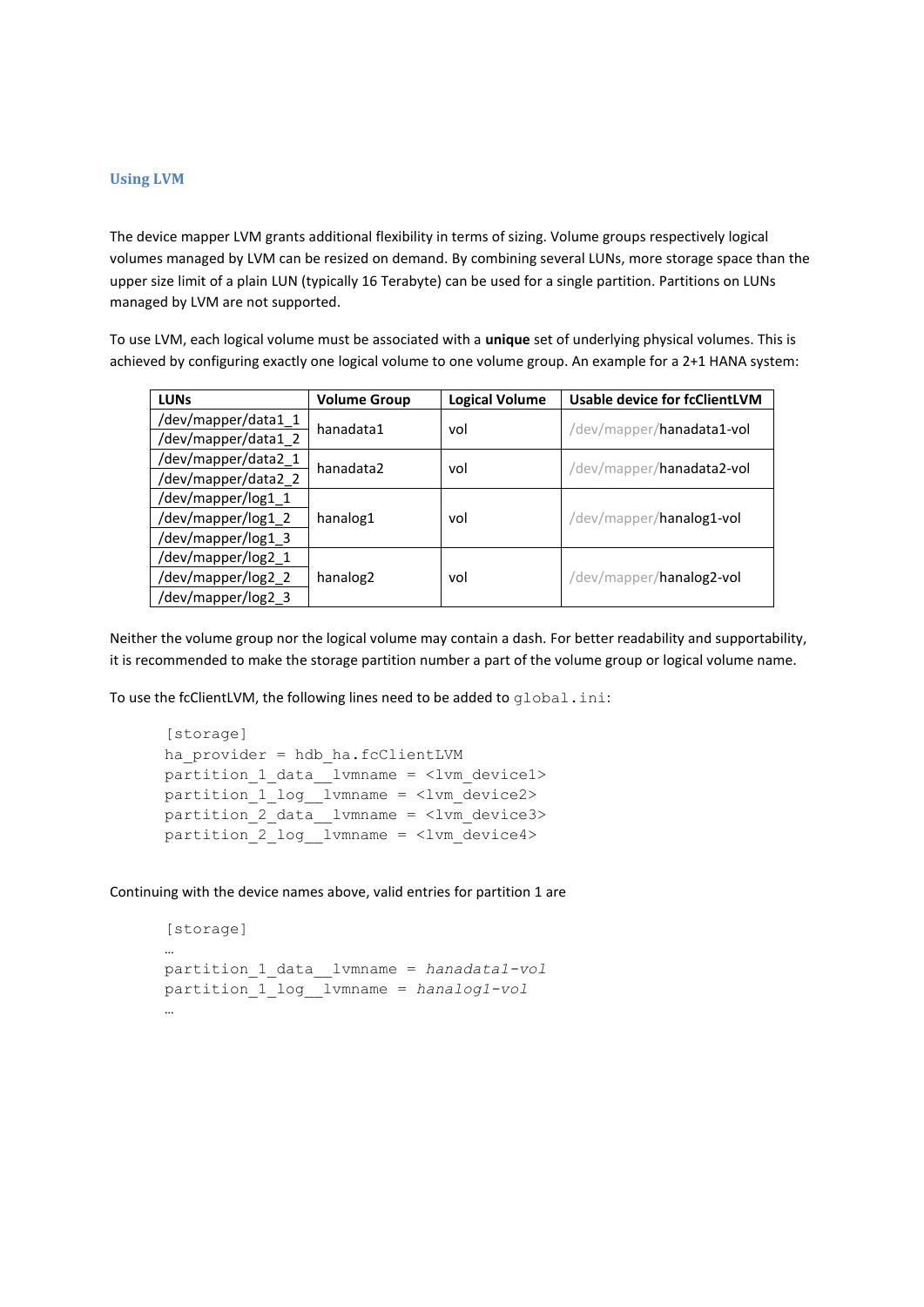#### <span id="page-11-0"></span>**Choice of the Filesystem**

SAP does neither force to use any specific filesystem nor has requirements for its configuration. Practical experience showed that XFS is used in general.

#### <span id="page-11-1"></span>**lvm.conf**

The settings in the /etc/lvm/lvm.conf are mostly independent from the fcClient/fcClientLVM. But it is required that the optionally available LVM Metadata Daemon (lvmetad) is disabled in distributed SAP HANA systems (scale-out systems with Host Auto-Failover).

Some Linux releases may enable this daemon by default but it lacks the support of clustered (Type 3) locking.

**use\_lvmetad = 0** l**ocking\_type = 3**

- use\_lvmetad: Activation state of the LVM Metadata Daemon. If available in the utilized Linux OS it has to be disabled as it doesn't support the Type 3 locking type.
- locking type: Type of locking to use. Type 3 uses built-in clustered locking which is mandatory for HANA in combination with LVM

For more information about  $lvm$ .conf settings, see the man page in your operating system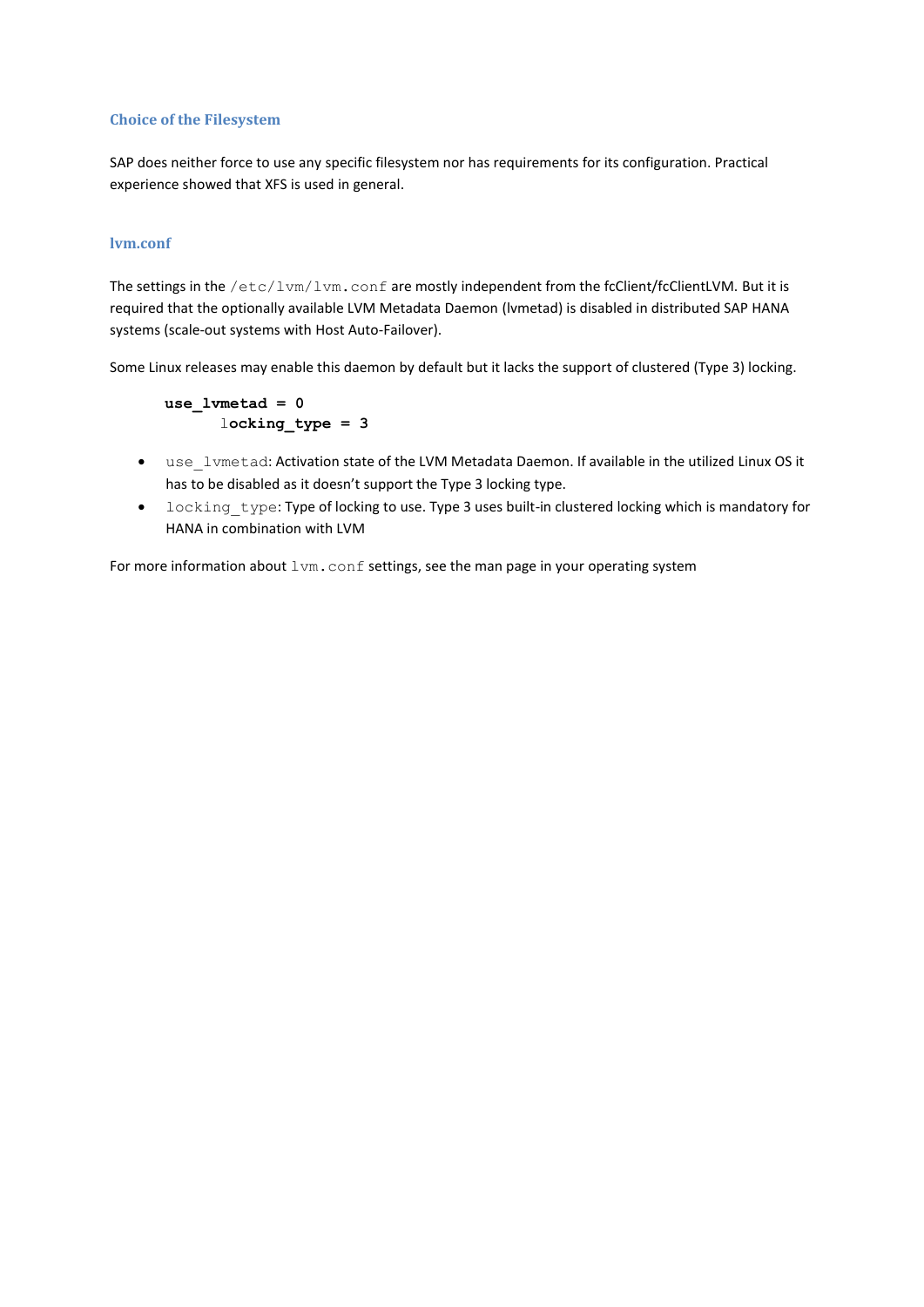#### <span id="page-12-0"></span>**Using mpathpersist**

Starting with HANA 2 SPS 05 Rev 53 we provide storage connector implementations based on mpathpersist. Those are called fcClientMpath.py and fcClientLVMMpath.py and are similar to the existing implementations fcClient.py and fcClientLVM.py. Instead of using sq persist to handle registration and reservation of persistent reservations they use the command mpathparsist. Both variants can be used on systems where the command mpathpersist is available.

To use a mpathpersist-based implementation you have to set the parameter [storage] ha provider of the global.ini to either hdb ha.fcClientMpath or hdb ha.fcClientLVMMpath (see also section [Preparing global.ini\)](#page-7-1). E.g.:

```
[storage]
ha_provider = hdb_ha.fcClientMpath
```
The other parameters of section storage are configured as previously described.

It is possible to switch from fcClient to fcClientMpath (or fcClientLVM to fcCLientLVMMpath) or vice versa. However, this requires a restart of HANA and the file /etc/sudoers needs to be adjusted accordingly (see section [sudoers\)](#page-9-4).

One advantage of this implementation over fcClient.py is that it can handle faulty device paths during a HANA startup. I.e., not all device paths must be running during startup.

Further it allows automatic registration of reservation keys in case new device paths are added to a LUN or become active again. However, for this to work you have to add the reservation key used by SAP HANA for each host to /etc/multipath.conf.

You can run 'python \$DIR\_INSTANCE/exe/python\_support/hdb\_ha/hdbmount.py -reservationKey' as sidadm on each host to get the corresponding reservation keys.

If no other services on the hosts are using SAN storage, then you can add on each host the corresponding reservation key to the default section of the multipath.conf, e.g.:

```
defaults {
    reservation_key 0x123abc
}
```
If other services also access the SAN storage on the hosts then you can add the reservation key to the LUN/multipath section that is used by SAP HANA. E.g.:

```
multipaths {
    multipath {
        wwid XXXXXXXXXXXXXXXX
        alias XXXX
        reservation_key 0x123abc
     }
}
```
Each reservation key in the multipath.conf needs the prefix 0x.

After adjusting the file multipath.conf you also have to restart the multipath daemon using:

```
systemctl restart multipathd
```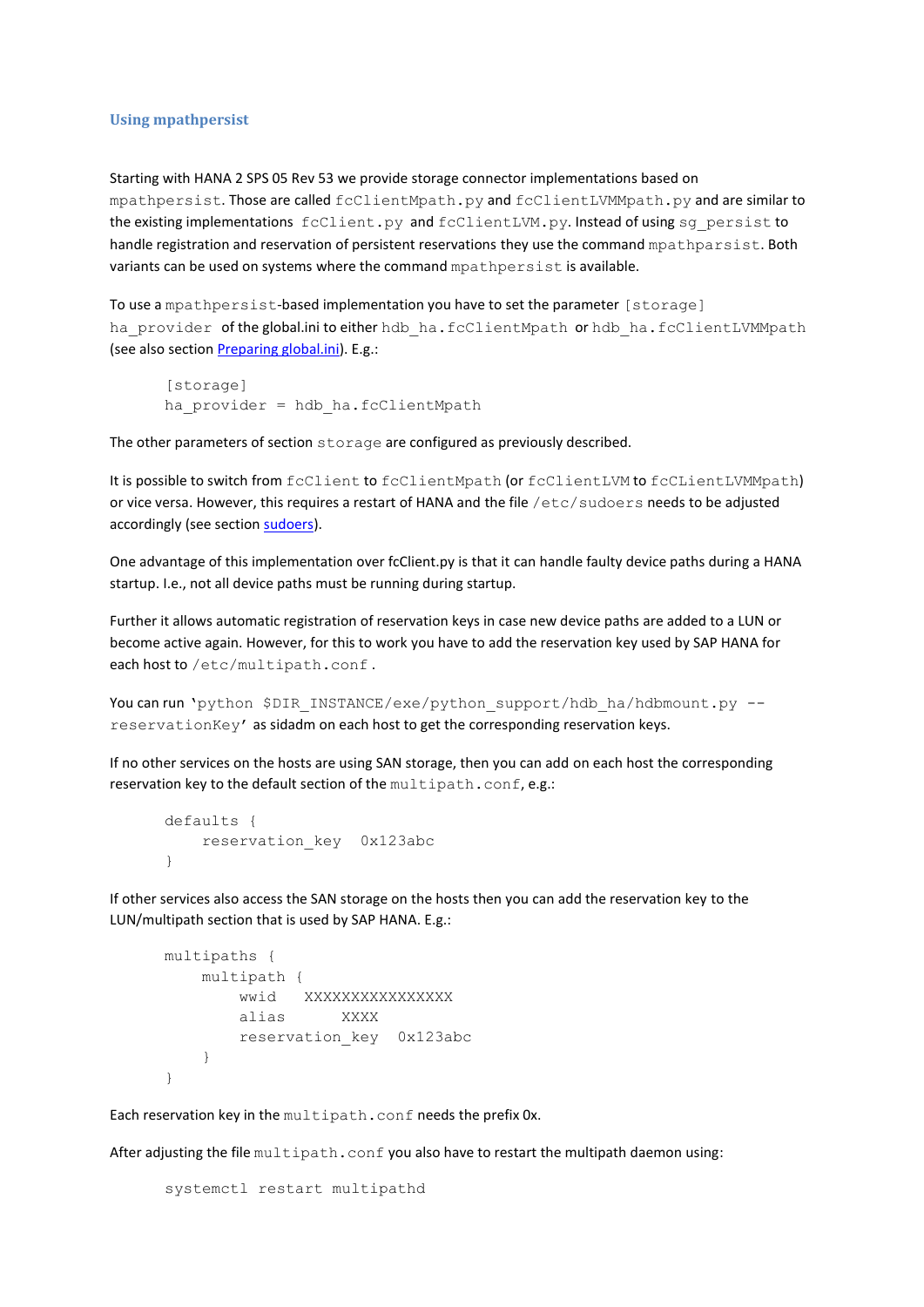## <span id="page-13-0"></span>**Configuration of SAP HANA options**

This chapter covers tailored configuration properties which are not part of the standard HANA installation on SAN storages.

## <span id="page-13-1"></span>**Dynamic Tiering**

HANA 1 SPS 10 introduced the possibility to use LUNs as storage containers for Dynamic Tiering (DT) as depicted in Figure 1. The configuration for that scenario is found in the next section.



*Figure 1: HANA and DT are stored on dedicated LUNs*

The DT persistence, which have the usage types data  $es$  respectively  $log\ e$ s, may be stored on a shared filesystem. Figure 2 shows an example of this configuration which was the only option prior to HANA 1 SPS 10.



*Figure 2: HANA uses SAN while DT resides on the shared filesystem*

HANA 1 SPS 10 changed the default names of the failover groups to enable automatic failover of the DT hosts. The failover groups are not changed when an upgrade to HANA 1 SPS 10 or higher is performed.

The following table shows the group name depending on the DT host role:

|                          | Host role SPS09 Failover Group | SPS10 Failover Group |
|--------------------------|--------------------------------|----------------------|
| EXTENDED STORAGE WORKER  | EXTENDED STORAGE WORKER        |                      |
| EXTENDED STORAGE STANDBY | EXTENDED STORAGE STANDBY       | EXTENDED STORAGE     |
|                          |                                |                      |

Overwriting the default failover groups to unequal names disables the automatic failover for DT hosts. The installation of DT is described in the *SAP HANA Dynamic Tiering: Installation Guide.*

The next picture shows an example of a system composed of three hosts. One host is a normal HANA worker, the other two hosts only have DT-related host roles: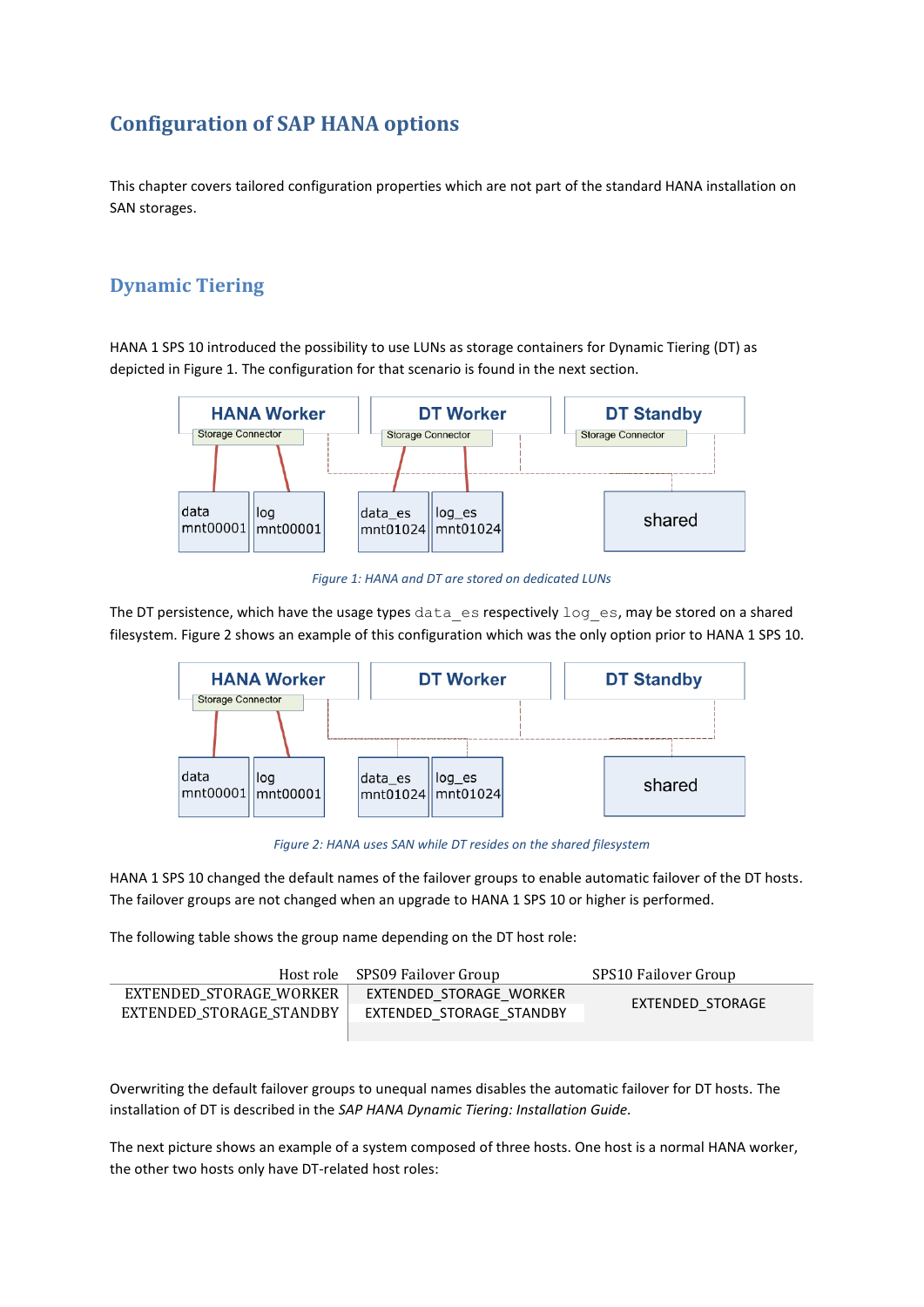|                            |  |          |               |             |             |                  |         | Active Host Status F Name Serv Name Ser Index Serve Index Serv Failover Group (C Failover Group ( Host Roles (Configured) | Host Roles (Actual) | Storage Partition |
|----------------------------|--|----------|---------------|-------------|-------------|------------------|---------|---------------------------------------------------------------------------------------------------------------------------|---------------------|-------------------|
| $OYES$ $OYES$              |  | MASTER 1 | <b>MASTER</b> | WORKER      | MASTER      | default          | default | <b>WORKER</b>                                                                                                             | WORKER              |                   |
| $\bullet$ YES $\bullet$ OK |  | SLAVE    | SLAVE         | <b>NONE</b> | <b>NONE</b> | extended storage |         | extended storage   EXTENDED STORAGE WORKER   EXTENDED STORAGE WORKER   1024                                               |                     |                   |
| <b>■ YES ■ OK</b>          |  | SLAVE    | SLAVE         | <b>NONE</b> | <b>NONE</b> | extended storage |         | extended storage EXTENDED STORAGE STANDBY EXTENDED STORAGE STANDBY -                                                      |                     |                   |

#### <span id="page-14-0"></span>**Storing HANA and DT on SAN**

Storage configuration for DT in global.ini must comply these requirements:

- The partition number for DT is defined to be in the range between 1024 and 2023.
- The usage type is either "data es" or "log es"

For fcClient, the  $q$ lobal.ini has to be extended with the following settings:

```
[storage]
ha provider = hdb ha.fcClientpartition 1024 data es wwid = \langlewwid1>
partition 1024 log es wwid = <wwid2>
```
The user-friendly mode to specify aliases instead of wwids is supported for DT as well.

If fcClientLVM is used the global.ini requires the LVM names:

```
[storage]
ha_provider = hdb_ha.fcClientLVM 
partition 1024 data es lvmname = < lvm device1>
partition 1024 log es lvmname = < lvm device2>
```
#### <span id="page-14-1"></span>**Storing HANA on SAN and DT on shared filesystem**

To enable this option which corresponds to the HANA 1 SPS 09 configuration, the subsequent parameter has to be set in global.ini

```
[storage]
…
enable extended storage = false
```
In case that the parameter is not specified the default of " $true$ " is assumed. Any partition definition in the global.ini which is meant for DT are ignored by the Storage Connector API if the parameter is set to "false".

**If a manual failover is initiated, the new DT worker requires access to the shared network path.**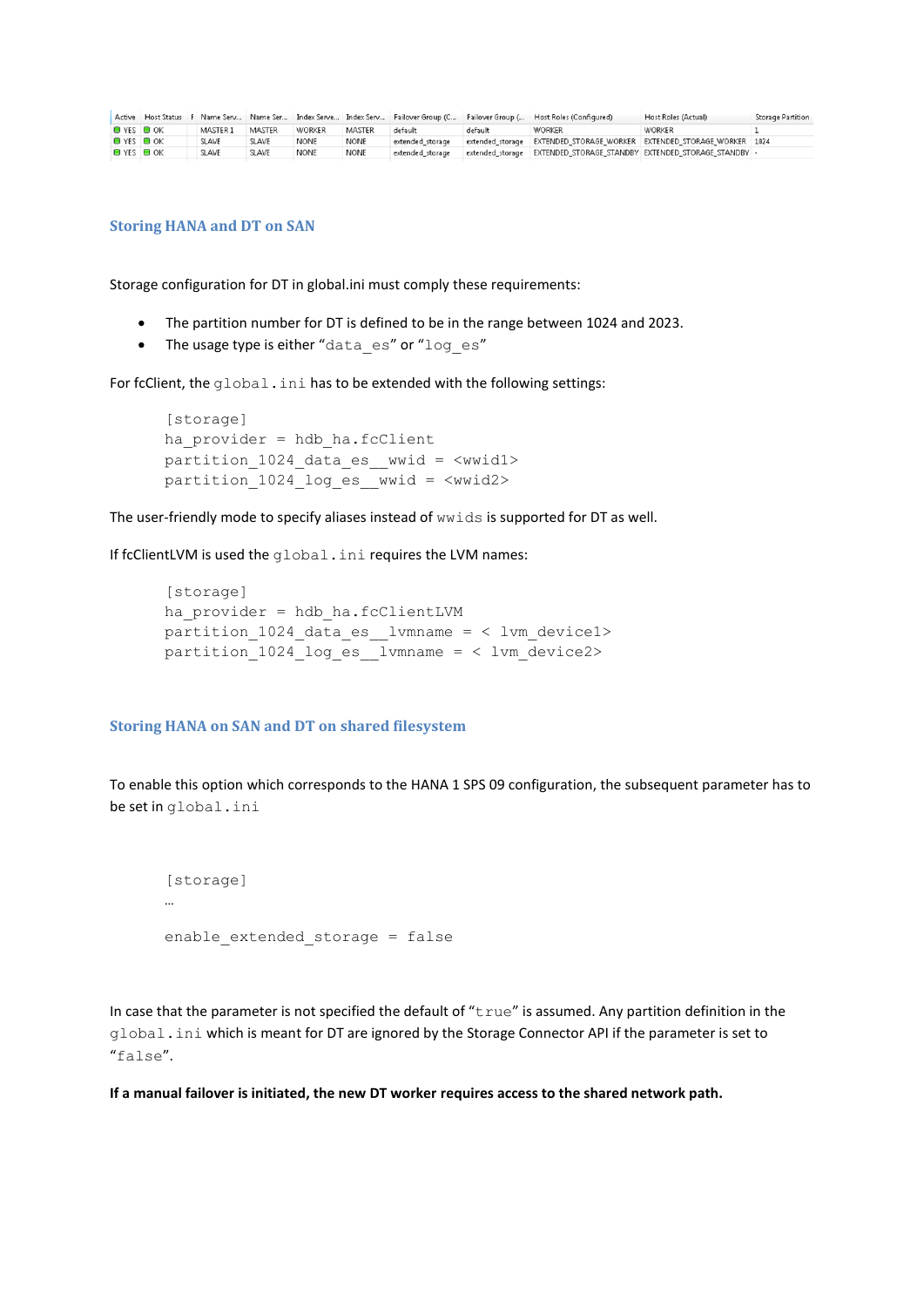### **SAP HANA accelerator for SAP ASE**

HANA 1 SPS 11 introduced the possibility to use LUNs as storage containers for SAP HANA accelerator for SAP ASE (AFA/ETS). The configuration for that scenario is found in the next section.

#### <span id="page-15-0"></span>**Storing HANA and AFA on SAN**

Storage configuration for AFA in global.ini must comply these requirements:

- The partition number for AFA is defined to be in the range between 2048 and 3071.
- The usage type is either "data ets" or "log ets"

Therefore the *global.ini* has to be extended with the following settings:

```
[storage]
ha provider = hdb ha.fcClientpartition 2048 data ets wwid = <wwid1>
partition 2048 log ets wwid = <wwid2>
```
The user-friendly mode to specify aliases instead of wwids is supported for AFA as well.

On the contrary, when fcClientLVM is used the global.ini requires the LVM names:

```
[storage]
ha_provider = hdb_ha.fcClientLVM 
partition 2048 data es lvmname = < lvm device1>
partition 2048 log es lvmname = < lvm device2>
```
#### <span id="page-15-1"></span>**Storing HANA on SAN and AFA on shared filesystem**

To enable this option the parameter has to be set in global.ini

```
[storage]
…
enable_ets = false
```
In case that the parameter is not specified the default of " $true$ " is assumed. Any partition definition in the global.ini which is meant for AFA are ignored by the Storage Connector API if the parameter is set to "false".

**If a manual failover is initiated, the new AFA worker requires access to the shared network path.**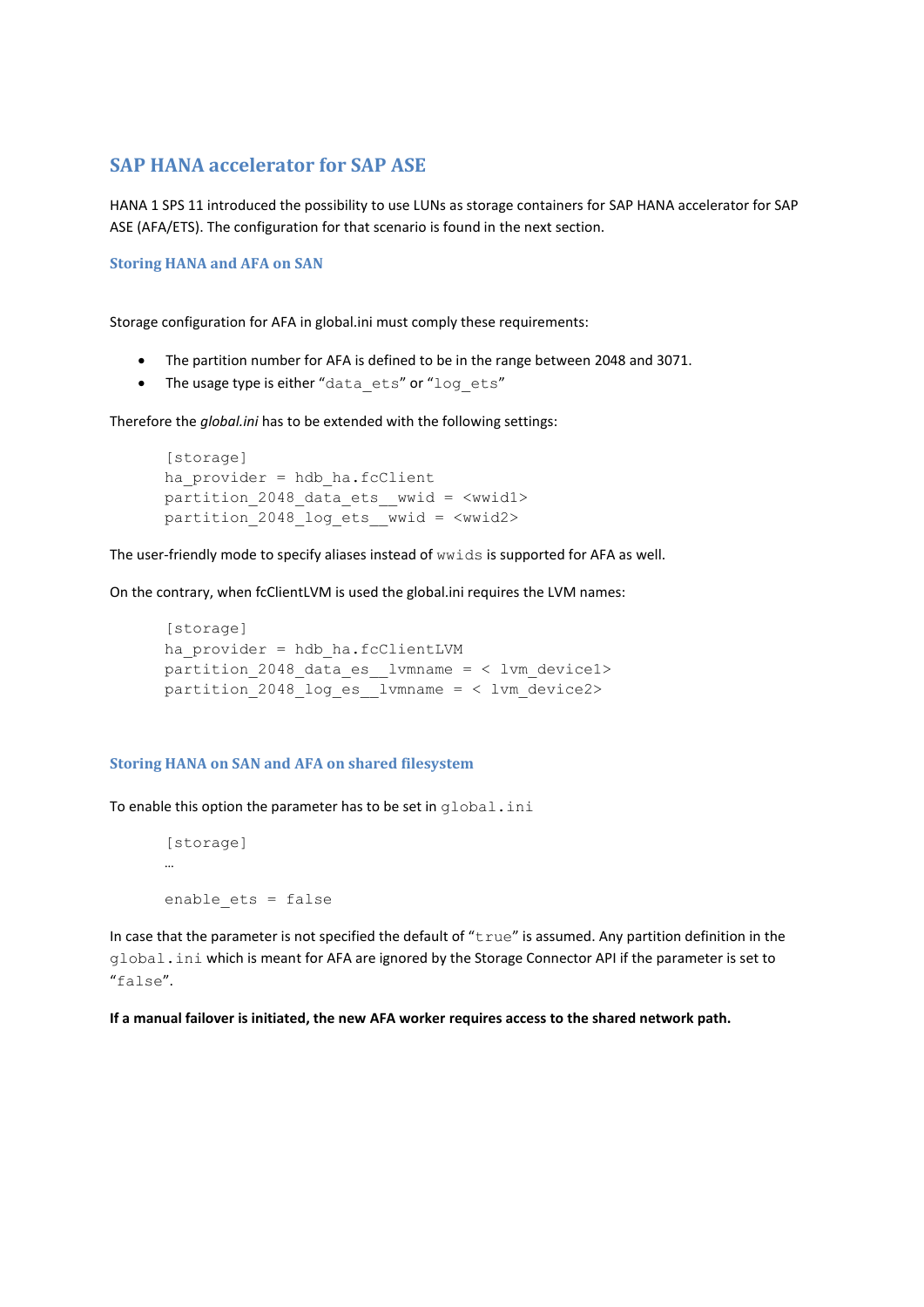## <span id="page-16-0"></span>**SAP HANA Lifecycle**

This section describes briefly how the Fiber Channel Storage Connector integrates into SAP HANA life cycle management.

### <span id="page-16-1"></span>**Installation**

To employ the fcClient/fcClientLVM already during the SAP HANA installation, the multipath.conf and global.ini must be prepared beforehand (note: /etc/sudoers is updated automatically). The standard fcClient/fcClientLVM comes with the installation package and can be activated by using the parameter - storage  $cfg=/some/path$  with /some/path pointing to the directory, which contains the global.ini.

## <span id="page-16-2"></span>**Update**

The usage of the fcClient/fcClientLVM Storage Connector does not have any influence on the update process: the newest versions of the scripts are copied to the hdb ha directory, which will be used after the restart of the database. The /etc/sudoers file will be changed accordingly on all hosts if necessary.

### <span id="page-16-3"></span>**Adding Hosts**

When the fcClient/fcClientLVM is already configured on the master host, the procedure for adding a new host will automatically use the fcClient/fcClientLVM. The newly associated storage partition number must already be present in the global. ini and the OS settings must be correct. Here, the /etc/sudoers file is updated automatically.

### <span id="page-16-4"></span>**Removing Hosts**

Devices will be unmounted and reservation will be cleared when the host is removed.

### <span id="page-16-5"></span>**Stopping HANA instances**

Devices are unmounted if possible, but open file handles or timeouts may prevent the unmount operation. See SAP Note [2167727](http://service.sap.com/sap/support/notes/2167727) for details about timeouts in hard or soft shutdowns.

#### <span id="page-16-6"></span>**Killing HANA instances**

Devices are not unmounted.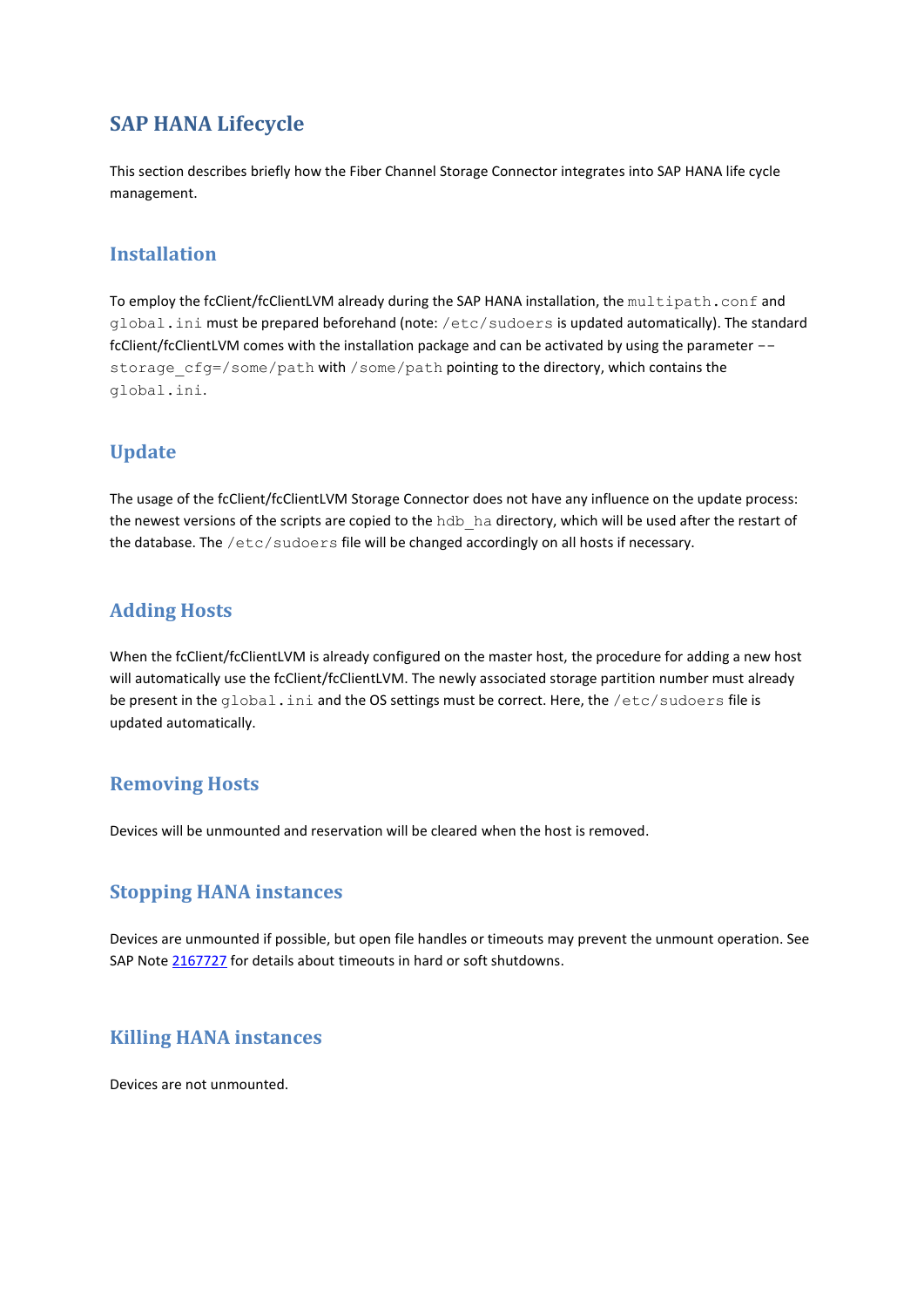## <span id="page-17-0"></span>**Renaming**

If the SAP HANA database is renamed, care must be taken when the SID of the system is changed. Since the  $\le$ sidadm> user is renamed as well, the /etc/sudoers file must be adapted manually.

## <span id="page-17-1"></span>**Attaching a LUN**

When attaching a LUN, the whole fencing mechanism is employed. The host that takes over the LUNs, registers its host-specific key on the devices and reserves or preempts them. Only after this, the actual mounting is done. The whole procedure includes some cleaning up of mounts and multipath before the actual attach will happen.

In detail, the following major steps (there is a bit more to it, but here only the relevant commands are listed) will be executed in fcClient.

Up to HANA 1 SPS 12 this is done sequentially for both, data and log LUNs, in succession. Starting with HANA 2 SPS 00, the LUNs are mounted simultaneously.

- **1.** sudo /etc/init.d/multipathd force-reload # for Persistent Reservation Exclusive Access only This will force the multipathing daemon to show all devices with all paths, even if they have failed, for example, by existing reservations
- **2.** sudo /sbin/multipathd disablequeueing maps # for Persistent Reservation Exclusive Access only Issued to ensure that IO queuing is disabled
- **3.** sudo /sbin/multipath -l <wwid|alias> Retrieval and check of /dev/mapper/<wwid> device name, single devices (paths) are extracted
- **4.** ls /sys/block/<wwid>/slaves Extraction of all single devices associated with the LUN
- **5.** umount <device/path>

Unmounts everything that is mounted to the requested path and unmounts every mount of the device

- a. on error do (usually there are left-over processes blocking the path): lsof | grep <path> Get PIDs of blocking process(es)
- b.  $kill -9$  <pids>

Kill blocking process(es)

6. umount <other paths>

Cleanup: all mntXXXXX paths will be unmounted (upon failover those mounts remain in the system but they are neither readable nor writeable)

**7.** For all single devices:

```
sudo /usr/bin/sg_persist --out --register --param-sark=<key> <single
device>
```
Registers a host-specific key on the device (multiple keys can be registered associated). If the key for this host is already registered, it will be used.

**8.** For all single devices:

sudo /usr/bin/sq persist -i -k <single device> Check that the key is actually registered.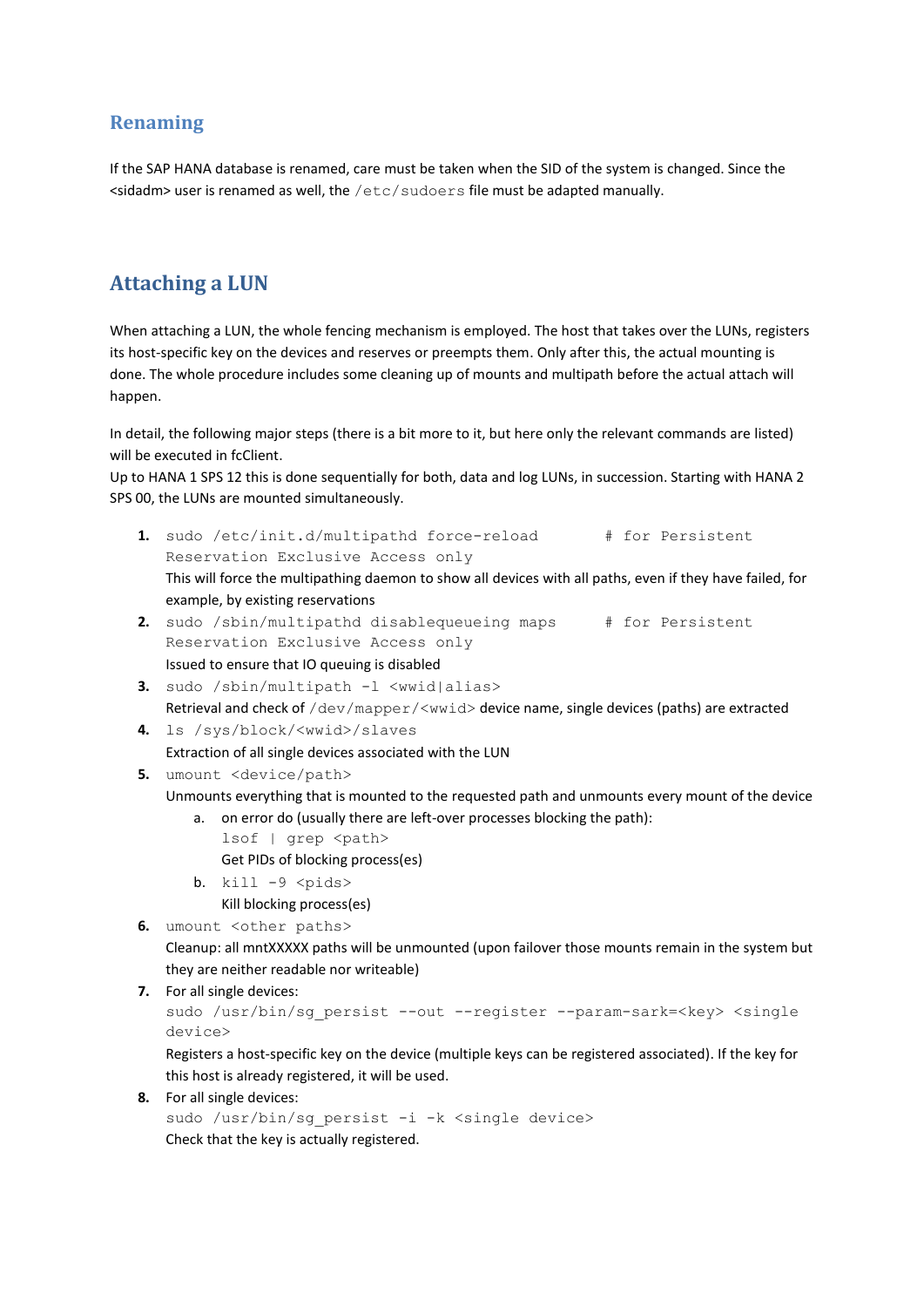#### **9.** For one of the single devices:

sudo /usr/bin/sg persist -r <single device>

Check if another host holds a reservation. If applicable, read the key  $\text{coldKey}$ .

- a. If not: sudo /usr/bin/sg\_persist --out --reserve --param-rk=<key>- prout-type=<prType> <single device> Activation of the registration for the device b. If yes: sudo /usr/bin/sg persist --out -preempt --param-sark=<oldKey> --param-rk=<key>--prout-type=<prType> <single device> Preempt the reservation from the other host. This is atomic.
- 10. mount <mountoptions> <device> <path>
- The LUN is finally mounted to the path
- **11.** sudo /sbin/multipath -F  $\qquad$  # for Persistent Reservation Exclusive Access only

Cleanup of the multipath table in order to avoid a massive amount of  $/var/log/m$ essages entries for fenced devices ("reservation conflict").

For the fcClientLVM, the procedure is as follows:

**1.** sudo /etc/init.d/multipathd force-reload # for Persistent Reservation Exclusive Access only This will force the multipathing daemon to show all devices with all paths, even if they have failed, for example, by existing reservations

**2.** sudo /sbin/multipathd disablequeueing maps # for Persistent Reservation Exclusive Access only Issued to ensure that IO queuing is disabled

- **3.** sudo /sbin/vgscan Checks for LVM metadata updates
- **4.** ls /sys/block/<lvmname>/slaves Extraction of all LUNs associated with the LVM device
- **5.** For all LUNs: ls /sys/block/<wwid>/slaves Extraction of all single devices associated with all the LUNs
- *6. Follow all steps from step 5 to step 9 like shown above for the fcClient*
- **7.** sudo /sbin/vgchange -ay <volumegroup> Activates the volume for the use with HANA
- *8. Continue with step 5 shown above for the fcClient*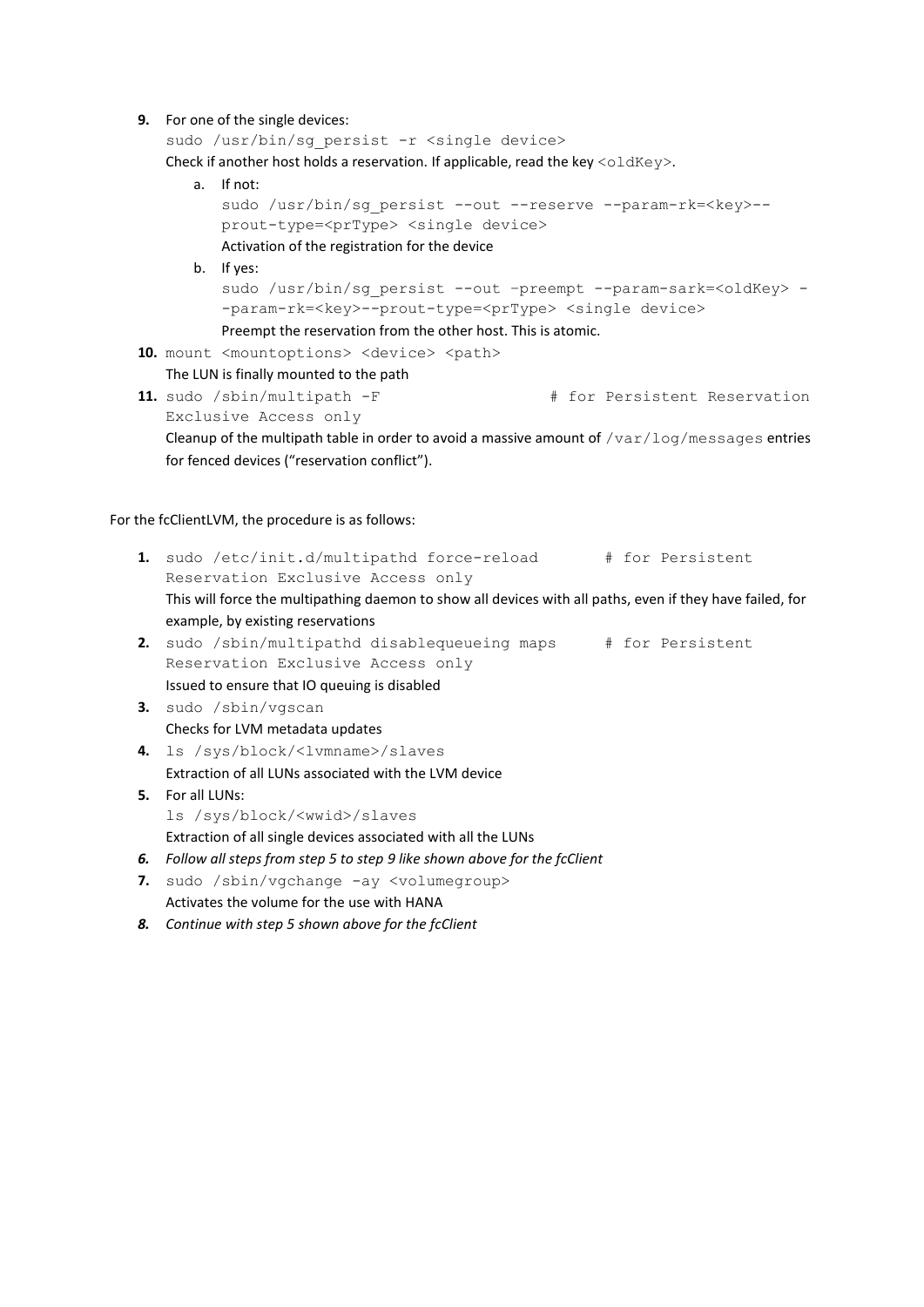## <span id="page-19-0"></span>**Detaching a LUN**

The detach() method unmounts the devices. Reservations are not cleared. Detailed procedure for the fcClient:

- 1. umount <device/path> Unmounts everything that is mounted to the requested path and unmounts every mount of the device
	- a. on error do (usually there are left-over processes blocking the path): lsof | grep <path>

Get PIDs of blocking process(es)

- b.  $kill -9$  <pids> Kill blocking process(es)
- 2. sudo /sbin/multipath -F# for Persistent Reservation Exclusive Access only Cleanup of the multipath table in order to avoid a massive amount of  $/\text{var}/\text{log/messages}$ entries for fenced devices ("reservation conflict").

The fcClientLVM uses this procedure:

- 1. umount <device/path>
	- Unmounts everything that is mounted to the requested path and unmounts every mount of the device a. on error do (usually there are left-over processes blocking the path):
		- lsof | grep <path> Get PIDs of blocking process(es)
		- b.  $kill -9$  <pids>
			- Kill blocking process(es)
- 2. vgchange -an <lvmname> Deactivate the devices
- 3. sudo /sbin/multipath -F # for Persistent Reservation Exclusive Access only Cleanup of the multipath table in order to avoid a massive amount of  $/var/log/m$ essages entries for fenced devices ("reservation conflict").

## <span id="page-19-1"></span>**Custom Extensions**

The fcClient script is delivered with an empty sub-class fcClientRefined. If some custom code is needed, this script can be copied to a place on the binary share outside the SAP HANA installation. This script offers several hooks, which will be called during attach and detach.

The global.ini would need to be changed with regard to the change:

```
[storage]
ha_provider = fcClientRefined
ha provider path = /hana/shared/myFcClient
```
The base classes can still be taken from the HANA installation leading to a simple file system structure. Example:

```
/hana/shared/myFcClient/fcClientRefined.py
```
If new operating system dependencies arise with the custom refinements, the sudoers () method should be overloaded accordingly.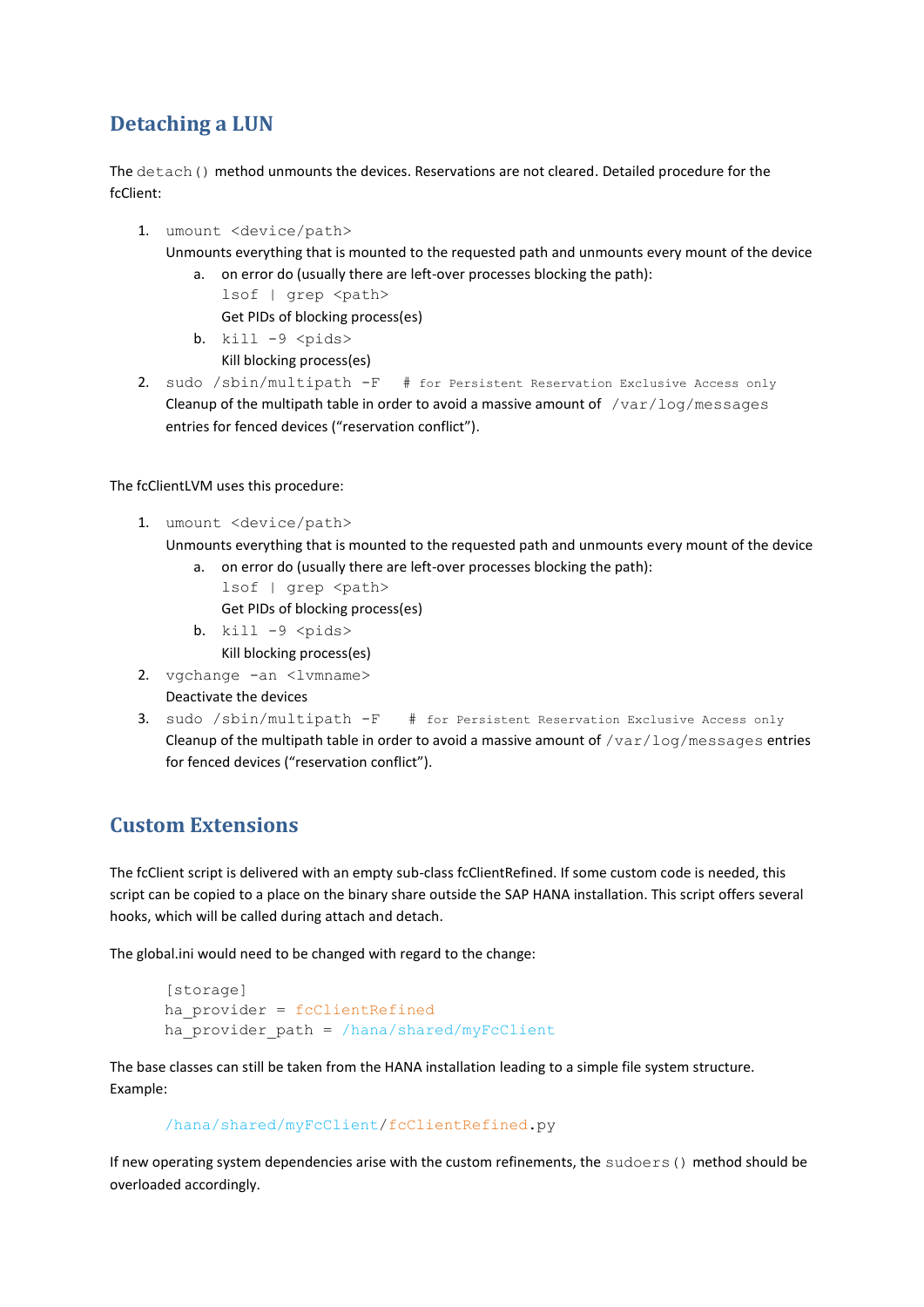## <span id="page-20-0"></span>**Troubleshooting**

This section discusses common errors that might be found in the name server trace files and gives advice how to fix the problems. In addition it gives advice on how to cope with different situations requiring manual intervention.

## <span id="page-20-1"></span>**Error Messages**

**Table:** Possible errors that might occur and their solutions.

| <b>Error Message:</b>                                                    | <b>Reason/Solution:</b>                                                                                 |
|--------------------------------------------------------------------------|---------------------------------------------------------------------------------------------------------|
| could not reload multipath topology                                      | Check /etc/sudoers for correct entries                                                                  |
| could not disable path queuing                                           | Check /etc/sudoers for correct entries                                                                  |
| no storage with key (partition, usageType) =                             | Missing entry in global. ini for <partition< td=""></partition<>                                        |
| ( <partition number="">, <usage type="">) configured</usage></partition> | number> and <usage type=""> combination</usage>                                                         |
| unsupported prout-type ' <prtype>' for persistent</prtype>               | Check                                                                                                   |
| reservation                                                              | global.ini: [storage]: partition * * prT                                                                |
|                                                                          | ype, only values "5" and "6" are allowed                                                                |
| error while reading multipath map for wwid '%s'                          | sudo /sbin/multipath -1 <wwid>failed for</wwid>                                                         |
|                                                                          | unknown reason - check this command on OS manually                                                      |
| unable to find available device for writing SCSI-3                       | Registration or clearing of persistent reservation failed.                                              |
| <b>Persistent Reservation</b>                                            | Check single devices with sg persist $-r$                                                               |
|                                                                          | /dev/ <single device=""> - probably a different key is</single>                                         |
|                                                                          | active on the device                                                                                    |
| unable to find PR key on device ' <wwid>'</wwid>                         | Key registration failed, check manually                                                                 |
| unable to unmount path ` <path>` (mounted to</path>                      | Device is blocked by OS, unable to unmount. Check path                                                  |
| ' <device>'), reboot required</device>                                   | with lsof and end blocking processes. Sometimes only a                                                  |
|                                                                          | reboot of the server helps.                                                                             |
| Reservation of Persistent Reservation key failed                         | Error on registration or reservation. Check device                                                      |
| for device ' <device>'</device>                                          | manually: sg_persist -r /dev/ <single<br>device&gt;</single<br>                                         |
| device to mount not ready                                                | Multipath daemon not fast enough, check if system is                                                    |
|                                                                          | under high load or something is wrong the mountoptions                                                  |
|                                                                          | parameter                                                                                               |
| Many warnings in /var/log/messages:                                      | To prevent data corruption the SCSI-3 Persistent                                                        |
| hostname01 kernel: [ 873.926030] sd 2:0:0:36:                            | Reservations are not removed during HANA shutdown.                                                      |
| reservation conflict                                                     | This avoids situations in which short running scripts (e.g.                                             |
|                                                                          | hdbnsutil) change the persistence without any notice of                                                 |
| hostname01 sudo: abcadm: TTY=unknown                                     | the corresponding idling HANA service.                                                                  |
| ;PWD=/hanamnt/shared/abc/HDB00/hostname0                                 |                                                                                                         |
| 1 ; USER=root ; COMMAND=/usr/bin/sg_persist --                           | The "reservation conflict" warning can be ignored. It does                                              |
| out --register --param-sark=285436c3e178c43e                             | not affect HANA startup.                                                                                |
| /dev/sdbd                                                                |                                                                                                         |
|                                                                          |                                                                                                         |
| wrong API version for mounting ES storages with                          | If this error message is encountered, please verify that                                                |
| ha provider                                                              | the official client.py is utilized and not an older copy                                                |
|                                                                          | with API version 1.                                                                                     |
|                                                                          |                                                                                                         |
|                                                                          | To resolve the issue remove the file from a custom<br>location specified by ha provider path and verify |
|                                                                          | that the                                                                                                |
|                                                                          | \$DIR INSTANCE/exe/python support/hdb ha                                                                |
|                                                                          | / contains the official revision                                                                        |
| Mount/unmounting of LUNs block during system                             | Please ensure that the LUNs used for the HANA system                                                    |
| start:                                                                   | are not listed in /etc/fstab                                                                            |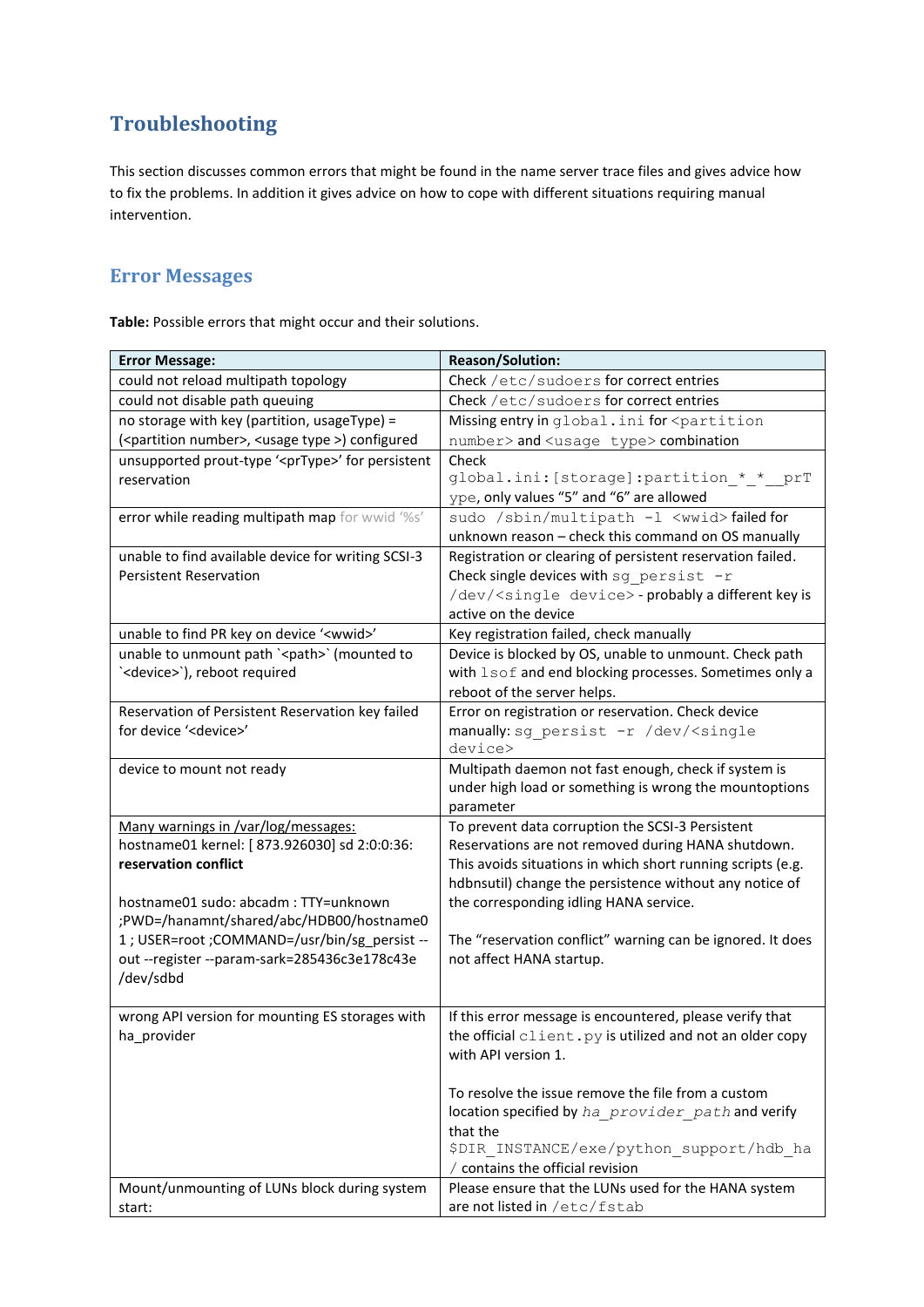| client.py(00278) : run OS command `sudo<br>umount /hana/data/ <sid>/mnt00001`<br/>but no return code is seen afterwards in the form<br/>οf</sid> | The LUNs need to be managed by HANA exclusively and<br>not by the operating system. Otherwise startup or failover<br>may fail.                                                                                                                                                            |
|--------------------------------------------------------------------------------------------------------------------------------------------------|-------------------------------------------------------------------------------------------------------------------------------------------------------------------------------------------------------------------------------------------------------------------------------------------|
| client.py(00298) : = > return code: 0                                                                                                            |                                                                                                                                                                                                                                                                                           |
| unable to resolve LVM device 'dm-XX' to LUNs                                                                                                     | Resolving the LVM device to a multipath LUN failed. This<br>corresponds to step 5 of "Attaching a LUN" for the<br>fcClientLVM variant.                                                                                                                                                    |
|                                                                                                                                                  | Execute 1s /sys/block/dm-XX/slaves and<br>replace the device number by the one in the error<br>message. This should yield one or more devices which<br>have to be in turn part of the output of "multipath -<br>1". If that is not the case, please check the LVM & LUN<br>configuration. |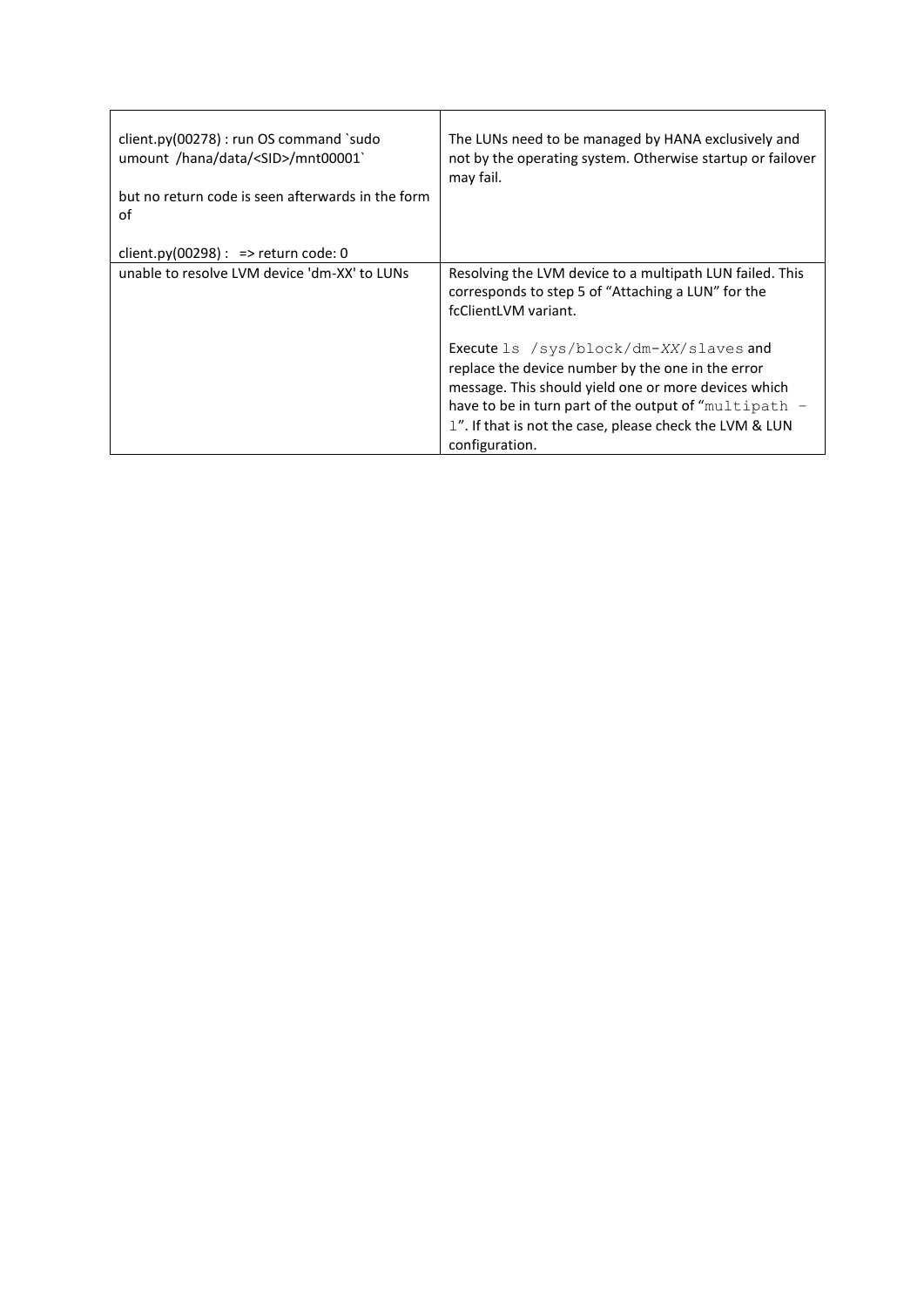## <span id="page-22-0"></span>**What if?**

| Use Case:                                                    | How to:                                                                                                      |
|--------------------------------------------------------------|--------------------------------------------------------------------------------------------------------------|
| I want to do administrative                                  | Stop the whole SAP HANA system in order to ensure all reservations are                                       |
| work on a LUN.                                               | released and no failover mechanism disrupts your planned work.                                               |
| SAP HANA was not shut down<br>gracefully and I cannot access | Reservations are still active. Run as root:                                                                  |
| some LUNs.                                                   | Warning: Only remove reservations manually when you know exactly<br>what you are doing - possible data loss. |
|                                                              | 1. Retrieve the names of all paths of your LUN: multipath -1                                                 |

**Table:** Typical use-cases that require manual intervention.

| work on a LUN.                  | released and no failover mechanism disrupts your planned work.                                                                 |
|---------------------------------|--------------------------------------------------------------------------------------------------------------------------------|
| SAP HANA was not shut down      | Reservations are still active. Run as root:                                                                                    |
| gracefully and I cannot access  |                                                                                                                                |
| some LUNs.                      | Warning: Only remove reservations manually when you know exactly                                                               |
|                                 | what you are doing - possible data loss.                                                                                       |
|                                 |                                                                                                                                |
|                                 | 1. Retrieve the names of all paths of your LUN: multipath -1                                                                   |
|                                 | $<$ wwid $>$                                                                                                                   |
|                                 | 2. Read reservation key: sg persist -r /dev/ <single< td=""></single<>                                                         |
|                                 | device>                                                                                                                        |
|                                 | 3. For all single devices register this key: sg persist --out -                                                                |
|                                 | -register --param-sark= <key> <single device=""><br/>For all single devices clear this key: sg persist --out --</single></key> |
|                                 | 4.<br>clear --param-rk= <key> <single device=""></single></key>                                                                |
| A server does not come up       | A LUN is still reserved by another host with an r/w reservation (prType                                                        |
| after reboot.                   | $= 6$ ).                                                                                                                       |
|                                 |                                                                                                                                |
|                                 | Stop the whole SAP HANA system<br>1.                                                                                           |
|                                 | Identify which LUNs cause the server to hang<br>2.                                                                             |
|                                 | Clear reservation on another server as described in: SAP HANA<br>3.                                                            |
|                                 | was not shut down gracefully, I cannot access some LUNs.                                                                       |
|                                 | The hanging server should come up<br>4.                                                                                        |
|                                 | <b>Start SAP HANA</b><br>5.                                                                                                    |
|                                 |                                                                                                                                |
|                                 | To avoid this problem, you can switch to write-only reservation by adding                                                      |
|                                 | the following line to global.ini in the storage section:                                                                       |
|                                 |                                                                                                                                |
|                                 | partition $*$ * prType = 5                                                                                                     |
| I see an "Input/output Error"   | A LUN is reserved by another host, but the mount is still visible on the                                                       |
| when trying to access the       | previously failed host.                                                                                                        |
| persistences on operating       | The device can safely be unmounted, but neither read/write ( $pTType=6$ )                                                      |
| system level.                   | access nor write (prType=5) access will not be possible. Do not make                                                           |
|                                 | changes to the persistent reservation of the LUN unless SAP HANA is<br>stopped completely on all hosts.                        |
| After a reboot my LVM devices   | Please ensure the LVM is started at boot time. The can be done by                                                              |
| are all gone.                   | running:                                                                                                                       |
|                                 |                                                                                                                                |
|                                 | chkconfig boot. lvm on                                                                                                         |
|                                 | chkconfig boot.multipath on                                                                                                    |
| After testing, reservations are | This command reads the persistent reservation keys of all multipath                                                            |
| messed up completely. How do    | devices and deletes them:                                                                                                      |
| I remove these?                 |                                                                                                                                |
|                                 | for d in `multipath $-11$   grep "sd" $-0$ ; do                                                                                |
|                                 | export KEY=""; export KEY='sg persist -i -k                                                                                    |
|                                 | /dev/\$d   grep 0x   grep -v "reservation key"                                                                                 |
|                                 | cut -d"x" -f2'; for k in \$KEY; do sg persist --                                                                               |
|                                 | register --out --param-sark=\$k /dev/\$d; sg persist<br>--out --clear --param-rk=\$k /dev/\$d; done;                           |
|                                 | sg persist -i -k /dev/\$d; done                                                                                                |
|                                 |                                                                                                                                |
|                                 | Please make sure that HANA is stopped on all hosts.                                                                            |
|                                 |                                                                                                                                |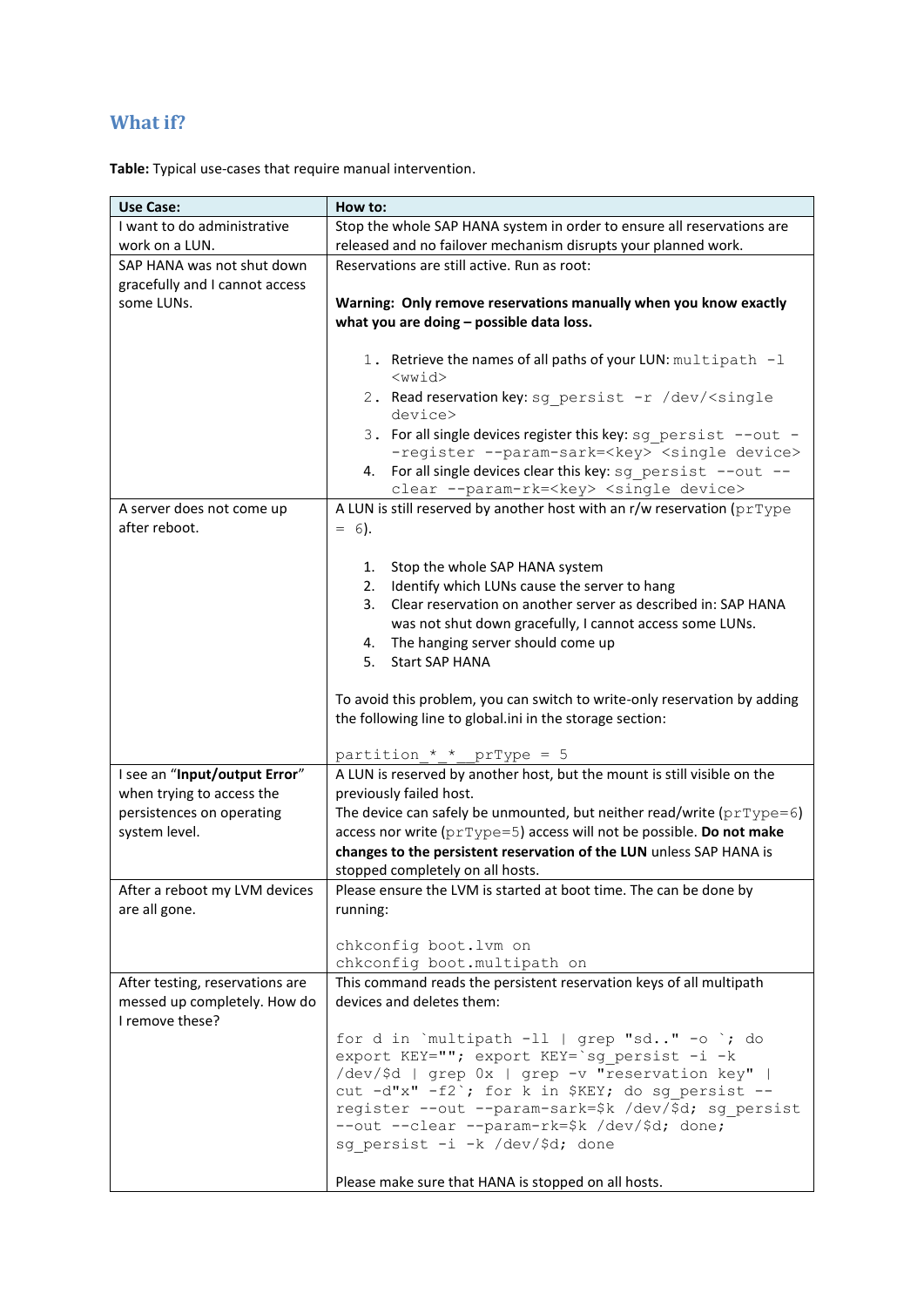| After host failure, the former<br>data and log mounts remain in<br>the operating system | If the HANA is not shut down gracefully, the nameserver is not able to call<br>umount on the LUNs. Those mounts will remain in the system until the<br>host takes over a new active role (not standby). Since the actual active<br>host on the LUNs holds the SCSI-3 persistent reservations, the remaining |  |  |
|-----------------------------------------------------------------------------------------|-------------------------------------------------------------------------------------------------------------------------------------------------------------------------------------------------------------------------------------------------------------------------------------------------------------|--|--|
|                                                                                         | mounts on the failed host do not harm. An "Input/output Error" will be                                                                                                                                                                                                                                      |  |  |
|                                                                                         | thrown when accessing those devices.                                                                                                                                                                                                                                                                        |  |  |
| <b>Use Case:</b>                                                                        | How to:                                                                                                                                                                                                                                                                                                     |  |  |
| I want to mount a device like                                                           | As <sidadm> run</sidadm>                                                                                                                                                                                                                                                                                    |  |  |
| <b>HANA</b> does                                                                        |                                                                                                                                                                                                                                                                                                             |  |  |
|                                                                                         | hdbnsutil -attachStorage --partition= <partno> --</partno>                                                                                                                                                                                                                                                  |  |  |
|                                                                                         | $type=[data log]$                                                                                                                                                                                                                                                                                           |  |  |
|                                                                                         | hdbnsutil -detachStorage --partition= <partno> --</partno>                                                                                                                                                                                                                                                  |  |  |
|                                                                                         | $type=[data log]$                                                                                                                                                                                                                                                                                           |  |  |
| Mounts remain after a                                                                   | Please see the section about "Stopping Hosts" for an explanation                                                                                                                                                                                                                                            |  |  |
| host/system shutdown                                                                    |                                                                                                                                                                                                                                                                                                             |  |  |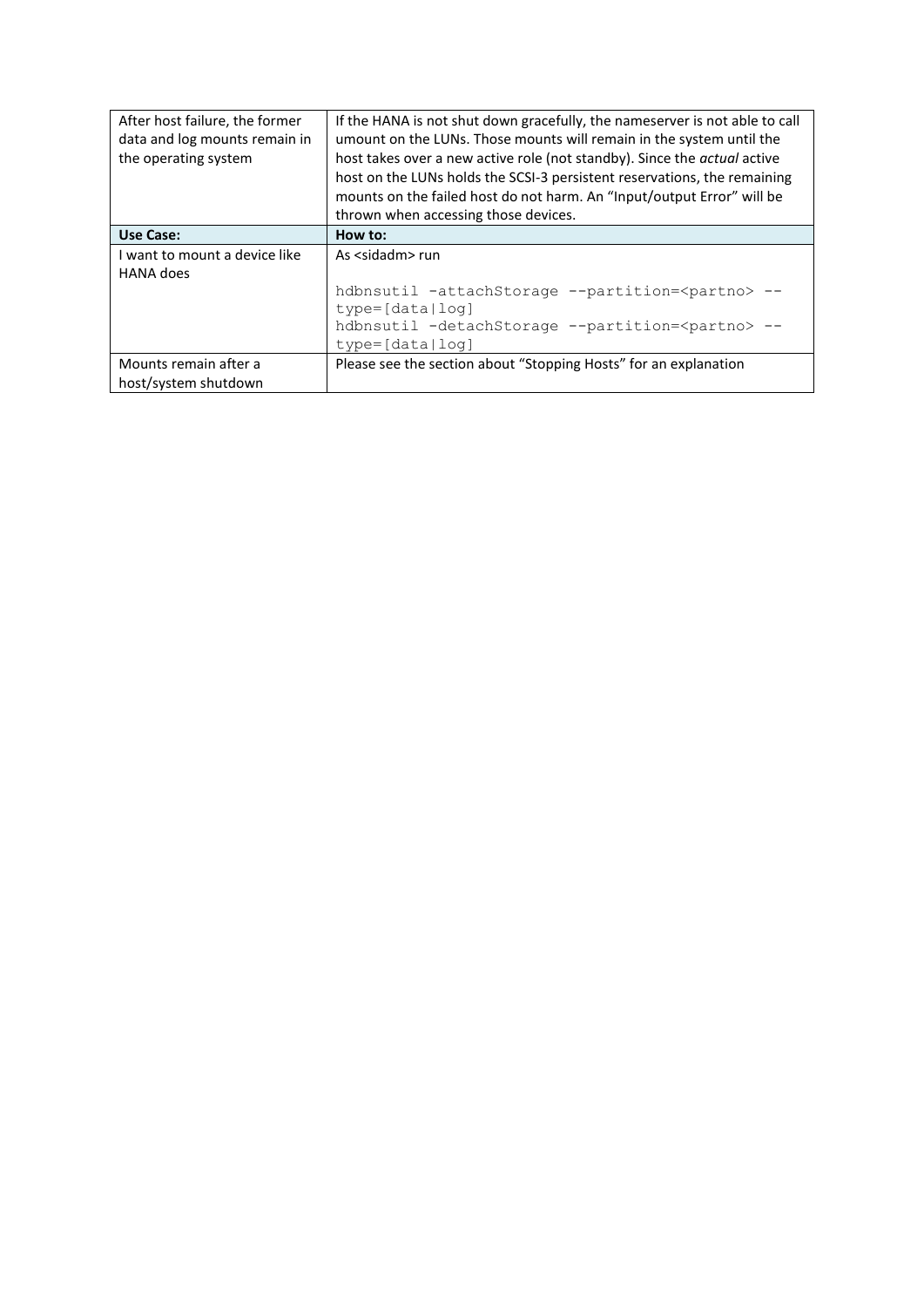## <span id="page-24-0"></span>**Terminology Appendix**

#### **Fencing**

"Fences out" an entity of a distributed system that is not acting normally. Usually this entity will be killed or all shared resources will be revoked from it.

#### **Host Auto Failover**

The **Master host** coordinates transactions and governs the system topology. There is only one master at a time.

A **Standby host** is a passive component of the system. It has all services running, but not data volumes assigned waiting for failure of others to take over their role.

A **Worker host** is an active component accepting and processing requests.

#### **HBA – Host Bus Adapter**

An entity of server hardware that connects the host to the storage subsystem.

#### **LUN**

Logical Unit Number – an identifier of a storage device

#### **LVM**

Logical Volume Management – provides a method of allocating space on mass-storage devices that is more flexible than conventional partitioning schemes. In particular, a volume manager can concatenate, stripe together or otherwise combine partitions into larger virtual ones that administrators can re-size or move, potentially without interrupting system use [source: Wikipedia].

#### **SCSI-3 Persistent Reservations**

A built-in mechanism of the SCSI-3 protocol, which is widely supported by most storage subsystems. Based on registered keys, a device can be reserved, i.e., locked.

#### **Split Brain**

A situation in a distributed system where more than one host demands the master role for itself, usually because the connection is broken between them.